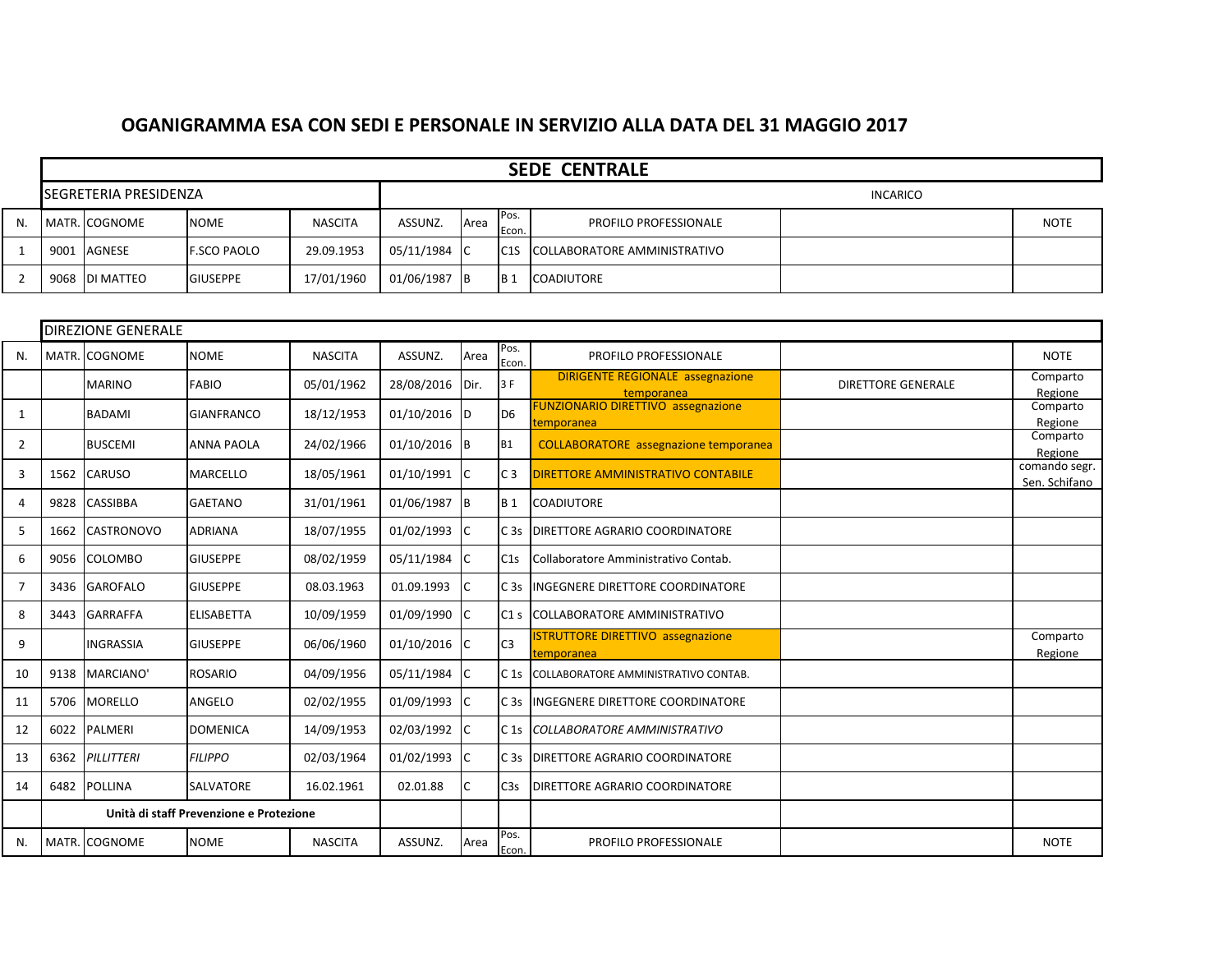|          | 6415 PISCIOTTA | <b>ANTONINO</b> | 11/07/1959 | 01/09/1993 C |      |                 | IC3s INGEGNERE DIRETTORE COORDINATORE |  |
|----------|----------------|-----------------|------------|--------------|------|-----------------|---------------------------------------|--|
| 9906 RAO |                | ALFREDO         | 06/12/1960 | 01/06/1987   | - IB | IB <sub>1</sub> | <b>COADIUTORE</b>                     |  |
|          | 8565 VILARDO   | LUIGI           | 10/06/1954 | 01/09/1993 C |      |                 | IC3s INGEGNERE DIRETTORE COORDINATORE |  |

|                |       |                         | AREA AFFARI GENERALI E COMUNI - FONDO DI ROTAZIONE              |                |            |      |                  |                                           |                                                                 |                     |
|----------------|-------|-------------------------|-----------------------------------------------------------------|----------------|------------|------|------------------|-------------------------------------------|-----------------------------------------------------------------|---------------------|
| N.             | MATR. | <b>COGNOME</b>          | <b>NOME</b>                                                     | <b>NASCITA</b> | ASSUNZ.    | Area | Pos.<br>Econ.    | PROFILO PROFESSIONALE                     |                                                                 | <b>NOTE</b>         |
| 1              |       | <b>TURCHIO</b>          | <b>STEFANIA</b><br><b>CLAUDIA</b>                               | 16.07.1959     | 28/11/2016 | Dir. | 3 F              | <b>DIRIGENTE</b> assegnazione temporanea  | <b>DIRIGENTE AREA AFFARI GENERALI</b>                           | Comparto<br>Regione |
|                |       |                         | <b>Ufficio Segreteria del Personale</b>                         |                |            |      |                  |                                           |                                                                 |                     |
| $\overline{2}$ | 9832  | <b>CHIRCO</b>           | <b>ANTONINO</b>                                                 | 19/12/1958     | 01/06/1981 | B    | <b>B3</b>        | <b>ASSISTENTE AMMINISTRATIVO</b>          |                                                                 |                     |
| 3              | 5123  | <b>MARCHICA</b>         | <b>CINZIA</b>                                                   | 14/10/1962     | 01/09/1990 | C    | C <sub>1s</sub>  | <b>COLLABORATORE AMMINISTRATIVO</b>       |                                                                 |                     |
| 4              |       | MULE' MARCHESE GIUSEPPE |                                                                 | 07/06/1955     |            |      |                  | IMPIEGATO AMMINISTRATIVO CCNL EDILI       |                                                                 |                     |
| 5              |       | D'ALEO                  | LORENZO                                                         | 10/06/1964     | 10/06/1994 | B    | <b>B3</b>        | <b>ASSISTENTE TECNICO EDILE</b>           |                                                                 |                     |
|                |       |                         | <b>Ufficio Giuridico Matricolare</b>                            |                |            |      |                  |                                           |                                                                 |                     |
| 1              | 9085  | <b>GIAMMANCO</b>        | <b>GIUSEPPE</b>                                                 | 12/08/1956     | 05/11/1984 | С    | C <sub>1s</sub>  | <b>CAPO TECNICO</b>                       | Responsabile Ufficio Giuridico Matricolare                      |                     |
| $\overline{2}$ |       | 14423 CANNIZZARO        | <b>VINCENZA</b>                                                 | 18/01/1957     | 18/04/2000 | B    | <b>B3</b>        | ASSISTENTE AMMINISTRATIVO                 |                                                                 |                     |
|                |       |                         | Ufficio trattamento economico Contrattuale                      |                |            |      |                  |                                           |                                                                 |                     |
| $\mathbf{1}$   | 7122  | <b>RUSSO</b>            | <b>MARCELLA</b>                                                 | 16/06/1962     | 01/10/1991 | C    | C <sub>3</sub>   | DIRETTORE AMMINISTRATIVO CONTABILE        | Responsabile Ufficio Trattamento<br>Ecnonomico contrattuale     |                     |
| $\overline{2}$ | 4546  | LO BIANCO               | <b>ROBERTO</b>                                                  | 03/07/1958     | 02/01/1991 | C    | C <sub>1s</sub>  | <b>CAPO TECNICO</b>                       |                                                                 |                     |
| 3              | 4548  | LO BIONDO               | <b>MARIO</b>                                                    | 25/05/1959     | 01/10/1991 | B    | <b>B3</b>        | <b>ASSISTENTE TECNICO</b>                 |                                                                 |                     |
| 4              | 5113  | <b>MARCHESE</b>         | <b>ANNA</b>                                                     | 10/04/1955     | 02/03/1992 | Ċ    | C <sub>1s</sub>  | COLLABORATORE AMMINISTRATIVO              |                                                                 |                     |
|                |       |                         | Ufficio per il supporto Informatico                             |                |            |      |                  |                                           |                                                                 |                     |
| $\mathbf{1}$   | 6481  | <b>POLLINA</b>          | <b>BIAGIO</b>                                                   | 04/08/1959     | 02/01/1991 | C    | C <sub>1s</sub>  | COLLABORATORE AMMINISTRATIVO              | sviluppo ed assistenza informatica uffici                       |                     |
|                |       |                         | Ufficio adempimenti previdenziali e pensionistici               |                |            |      |                  |                                           |                                                                 |                     |
| $\mathbf{1}$   | 7501  | <b>SCARPINATO</b>       | <b>ANTONIETTA</b>                                               | 02/05/1954     | 02/03/1992 | C    | C <sub>1s</sub>  | <b>COLLABORATORE AMMINISTRATIVO</b>       |                                                                 |                     |
| 18             | 8431  | <b>VAGLICA</b>          | <b>GIOVANNI</b>                                                 | 25/04/1969     | 01/10/1991 | C    | C <sub>3</sub>   | DIRETTORE AMMINISTRATIVO CONTABILE        | Responsabile Ufficio Trattamento<br>pensionistico previdenziale |                     |
|                |       |                         | Ufficio Affari Legali del personale ed adempimenti disciplinari |                |            |      |                  |                                           |                                                                 |                     |
| $\mathbf{1}$   | 2380  | <b>D'AQUILA</b>         | <b>DOMENICO</b>                                                 | 28/08/1963     | 01/10/1991 | Ċ    | C <sub>3s</sub>  | <b>DIRETTORE AMMINISTRATIVO CONTABILE</b> | Responsabile Uffico Affari Legali                               |                     |
| $\overline{2}$ | 1659  | <b>CASTIGLIA</b>        | MARIA CONC.                                                     | 02/09/1953     | 02/03/1992 | Ċ    | C <sub>1s</sub>  | <b>COLLABORATORE AMMINISTRATIVO</b>       |                                                                 |                     |
| 3              | 5441  | MICCICHE'               | ANTONELLA                                                       | 09.12.1967     | 01.10.1991 | C    | C <sub>3</sub> s | DIRETTORE AMMINISTRATIVO CONTABILE        | interim                                                         |                     |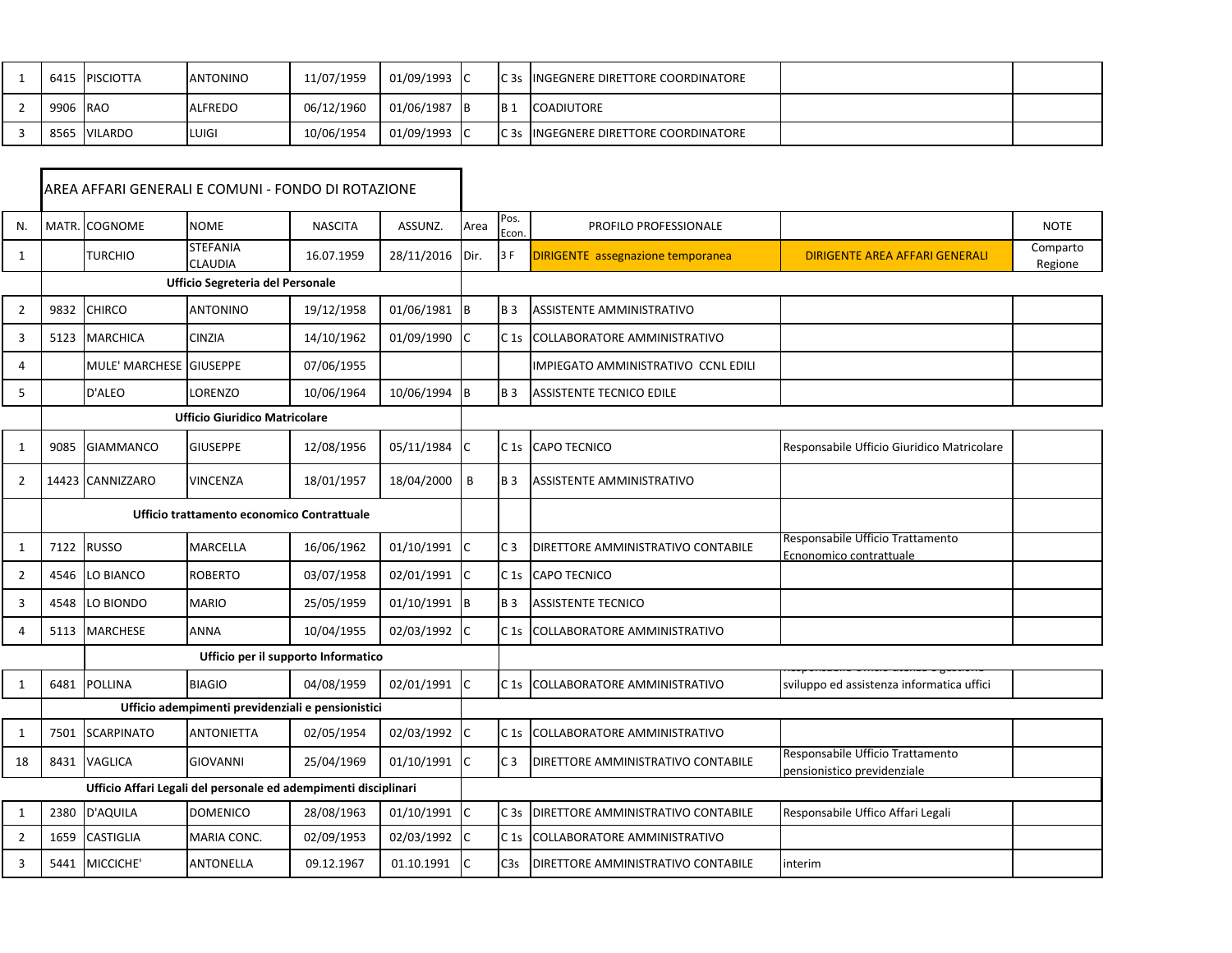|                |            |                     | <b>Ufficio Provveditorato</b> |            |                |     |                  |                                            |                                        |  |
|----------------|------------|---------------------|-------------------------------|------------|----------------|-----|------------------|--------------------------------------------|----------------------------------------|--|
| 1              | 5421       | <b>MESSINEO</b>     | SANTO                         | 26/12/1956 | 01/09/1993 C   |     | C <sub>3s</sub>  | <b>INGEGNERE DIRETTORE COORDINATORE</b>    | Responsabile Uffcio Provveditorato     |  |
| $\overline{2}$ | 1363       | <b>CANNATA</b>      | <b>VITTORIO</b>               | 06/06/1960 | 02/01/1991     | lC. | C <sub>1s</sub>  | <b>CAPO TECNICO</b>                        |                                        |  |
| 3              | 9820       | <b>CAPPADONIA</b>   | SALVATORE                     | 07/08/1953 | 04/01/1982 B   |     | <b>B</b> 3       | <b>ASSISTENTE AMMINISTRATIVO</b>           |                                        |  |
| 4              | 9829       | <b>CILLUFFO</b>     | SIMONE                        | 03/01/1953 | 01/06/1987 B   |     | <b>B</b> 1       | <b>COADIUTORE</b>                          |                                        |  |
| 5              | 9847       | <b>CORSALE</b>      | <b>STEFANO</b>                | 09.09.1957 | 01.06.81       | Iв  | B <sub>3</sub>   | ASSISTENTE TECNICO DI SONDA                |                                        |  |
| 6              | 9088       | <b>GRECO</b>        | <b>GIOVANNI</b>               | 08.02.1954 | 05.11.84       | Iв  | B <sub>3</sub> s | ASSISTENTE TECN. LAVOR. METALLICHE         |                                        |  |
| $\overline{7}$ | 4459       | LI MULI             | <b>ANTONINO</b>               | 20/07/1958 | 02/03/1992 B   |     | <b>B</b> 3       | <b>ASSISTENTE TECNICO</b>                  |                                        |  |
| 8              | 9513       | LO SCIUTO           | <b>AGOSTINO</b>               | 23/08/1954 | $01/10/1981$ B |     | <b>B</b> 1       | <b>AUTISTA MECCANICO</b>                   |                                        |  |
| 9              | 9881       | <b>MANCINO</b>      | <b>SETTIMO</b>                | 15/04/1954 | 04/01/1982 C   |     | C 1s             | COLLABORATORE AMMINISTRATIVO CONTAB.       |                                        |  |
| 10             | 5278       | <b>MAZZOLA</b>      | <b>GAETANA</b>                | 20/08/1973 | 16/08/1994 B   |     | <b>B2</b>        | <b>TELESCRIVENTISTA</b>                    |                                        |  |
| 11             | 5540       | <b>MIRABELLA</b>    | <b>SERGIO</b>                 | 13/12/1956 | 01/10/1991 C   |     | C1 <sub>s</sub>  | COLLABORATORE AMMINISTRATIVO               |                                        |  |
| 12             | 9173       | <b>POLIZZOTTO</b>   | <b>F.SCO PAOLO</b>            | 22/05/1961 | 05/11/1984 B   |     | <b>B3</b>        | <b>ASSISTENTE AMMINISTRATIVO</b>           |                                        |  |
| 13             | 9194       | <b>SINATRA</b>      | PIETRO                        | 22/03/1958 | 05/11/1984 B   |     |                  | <b>B 3s</b> ASSISTENTE AMMINISTRATIVO      |                                        |  |
|                |            |                     | <b>Fondo di Rotazione</b>     |            |                |     |                  |                                            |                                        |  |
| 1              |            | 7021 ROMEO          | <b>GIUSEPPE</b>               | 20.05.1961 | 01.02.1993     | IC  | C <sub>3</sub> s | <b>DIRETTORE AGRARIO COORDINATORE</b>      | Responsabile Uffico Fondo di Rotazione |  |
| $\overline{2}$ | 1077 BUSE' |                     | <b>DOMENICO</b>               | 13/12/1958 | 01/02/1993     | ТC  | C <sub>3s</sub>  | <b>DIRETTORE AGRARIO COORDINATORE</b>      |                                        |  |
| 3              | 2487       | <b>DE MAGISTRIS</b> | CONCETTA                      | 09/04/1961 | 01/09/1990     | Iс  |                  | C 1s COLLABORATORE AMMINISTRATIVO          |                                        |  |
| 4              | 9128       | <b>MADONIA</b>      | <b>F.PPO NERI</b>             | 23/09/1960 | 05/11/1984     | -lc | C <sub>1s</sub>  | COLLABORATORE AMMINISTRATIVO CONTAB.       |                                        |  |
| 5              | 5142       | <b>MARINO</b>       | <b>ANTONINO</b>               | 19/09/1962 | 01/02/1993 C   |     |                  | C 3s <b>DIRETTORE AGRARIO COORDINATORE</b> |                                        |  |
| 6              |            | 7461 SCALICI        | MARCELLO                      | 27/09/1956 | 02/01/1991 C   |     |                  | C 1s CAPO TECNICO                          |                                        |  |

|    |      | ISERVIZIO ECONOMICO - FINANZIARIO |                   |                |              |       |                 |                                                         |                           |             |
|----|------|-----------------------------------|-------------------|----------------|--------------|-------|-----------------|---------------------------------------------------------|---------------------------|-------------|
| N. |      | MATR. COGNOME                     | <b>NOME</b>       | <b>NASCITA</b> | ASSUNZ.      | Area  | Pos.<br>Econ.   | PROFILO PROFESSIONALE                                   |                           | <b>NOTE</b> |
|    |      | 3222 FLORENO                      | <b>OLGA MARIA</b> | 02.01.1960     | 01.02.1993   | IDir. | 3F              | DIRIGENTE TERZA FASCIA ccnl regione                     | <b>DIRIGENTE SERVIZIO</b> |             |
|    |      | 1763 CHIOLO                       | <b>DANIELA</b>    | 13/12/1963     | 01/09/1990 C |       | C <sub>1s</sub> | <b>COLLABORATORE AMMINISTRATIVO</b><br><b>CONTABILE</b> |                           |             |
|    | 2327 | D'AMATO                           | <b>MARIANNA</b>   | 02/01/1955     | 02/03/1992 C |       |                 | IC 15 COLLABORATORE AMMINISTRATIVO                      |                           |             |
| 4  |      | 9107 LABITA                       | <b>GIUSEPPE</b>   | 09/04/1964     | 02/09/1985 B |       | IB <sub>3</sub> | ASSISTENTE AMMINISTRATIVO                               |                           |             |
|    | 5221 | <b>MATTALIANO</b>                 | <b>GIUSEPPE</b>   | 08/11/1965     | 02/01/1991 B |       | IB <sub>1</sub> | <b>COADIUTORE</b>                                       |                           |             |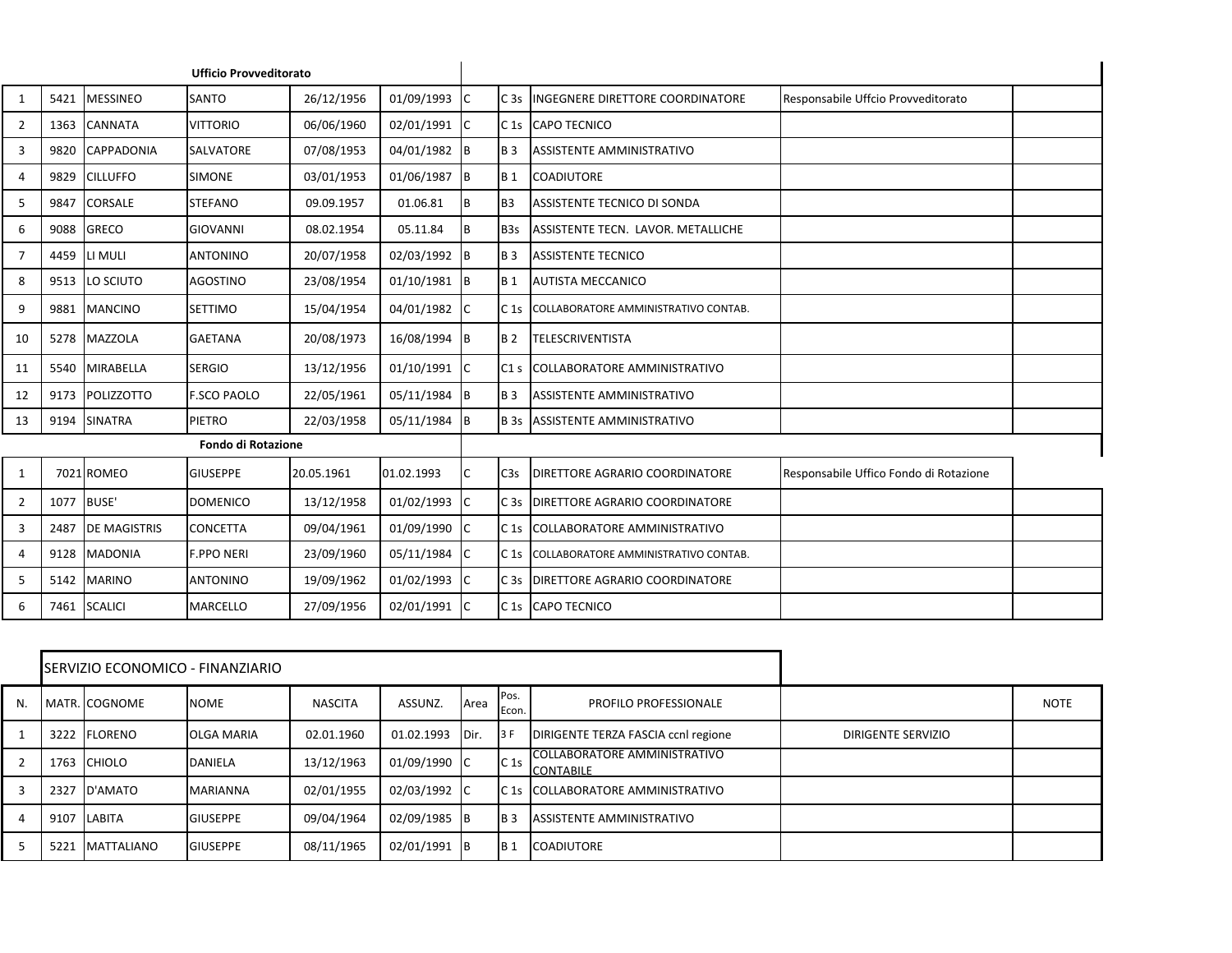| 6  |      | <b>IMOLES</b>    | <b>FRANCESCO</b> | 01.03.1962 | 29/11/2016 C | I <sub>C3</sub> | <b>ISTRUTTORE DIRETTIVO assegnazione</b><br><b>Itemporanea</b> | Comparto<br>Regione |
|----|------|------------------|------------------|------------|--------------|-----------------|----------------------------------------------------------------|---------------------|
|    |      | 9170 PIRAINO     | <b>ROBERTO</b>   | 04/04/1962 | 05/11/1984 B | IB <sub>3</sub> | ASSISTENTE AMMINISTRATIVO                                      |                     |
| 8  | 6934 | RIZZUTI          | <b>PAOLO</b>     | 22/12/1953 | 02/03/1992 C |                 | IC 15 ICOLLABORATORE AMMINISTRATIVO                            |                     |
| 9  | 6984 | ROMANO           | <b>GIOVANNI</b>  | 15/06/1966 | 01/10/1991 C | IC <sub>3</sub> | <b>IDIRETTORE AMMINISTRATIVO CONTABILE</b>                     |                     |
| 10 | 8338 | <b>ITURINESE</b> | <b>GLORIA</b>    | 22/07/1967 | 01/10/1991 C | IC <sub>3</sub> | <b>IDIRETTORE AMMINISTRATIVO CONTABILE</b>                     |                     |
| 11 | 8681 | <b>VIZZINI</b>   | <b>GABRIELLA</b> | 08/09/1964 | 01/09/1990 C |                 | C 1s COLLABORATORE AMMINISTRATIVO                              |                     |

|    |      | SERVIZI ALLO SVILUPPO |                  |                |                 |      |                  |                                          |                                         |                        |
|----|------|-----------------------|------------------|----------------|-----------------|------|------------------|------------------------------------------|-----------------------------------------|------------------------|
| N. |      | MATR. COGNOME         | <b>NOME</b>      | <b>NASCITA</b> | ASSUNZ.         | Area | Pos.<br>Econ.    | PROFILO PROFESSIONALE                    |                                         | <b>NOTE</b>            |
|    |      | <b>CAPRARO</b>        | <b>FELICE</b>    |                | 29/11/2016 Dir. |      | 13F              | <b>DIRIGENTE</b> assegnazione temporanea | <b>DIRIGENTE SERVIZIO ALLO SVILUPPO</b> | IST. VITE VINO<br>OLIO |
| 2  |      | 2692 DI GRAZIA        | <b>GIUSEPPE</b>  | 11/05/1965     | 01/02/1993 C    |      | IC <sub>3s</sub> | <b>DIRETTORE AGRARIO COORDINATORE</b>    |                                         |                        |
| 3  | 3838 | <b>IGRECO</b>         | <b>GIUSEPPE</b>  | 13/03/1959     | 01/02/1993 C    |      | IC <sub>3s</sub> | <b>DIRETTORE AGRARIO COORDINATORE</b>    |                                         |                        |
| 4  | 4149 | <b>INZERILLO</b>      | <b>BENEDETTO</b> | 16/06/1957     | 01/02/1993 C    |      |                  | IC3s IDIRETTORE AGRARIO COORDINATORE     |                                         |                        |
| 5  | 4421 | LIBRIZZI              | <b>DARIO</b>     | 12/08/1964     | 01/02/1993 C    |      | IC <sub>3s</sub> | <b>DIRETTORE AGRARIO COORDINATORE</b>    |                                         |                        |
| 6  | 5476 | <b>MIGLIORE</b>       | <b>ROSALIA</b>   | 07/01/1954     | 02/02/1992 B    |      | IB <sub>3</sub>  | ASSISTENTE AMMINISTRATIVO                |                                         |                        |
|    | 7892 | <b>SPATARO</b>        | <b>BRIGIDA</b>   | 31.07.1957     | 01/02/1993 C    |      | C <sub>3</sub> s | DIRETTORE AGRARIO COORDINATORE           |                                         |                        |

|    | ISERVIZIO MECCANIZZAZIONE PER LA DIFESA IDROGEOLOGICA DEL TERRITORIO ED IL MIGLIORAMENTO DELLA ATTRATTIVITA' DEI TERRITORI RURALI |                    |                  |                |              |      |                 |                                             |                                            |             |  |  |  |
|----|-----------------------------------------------------------------------------------------------------------------------------------|--------------------|------------------|----------------|--------------|------|-----------------|---------------------------------------------|--------------------------------------------|-------------|--|--|--|
| N. |                                                                                                                                   | MATR. COGNOME      | <b>NOME</b>      | <b>NASCITA</b> | ASSUNZ.      | Area | IPos.<br>Econ.  | PROFILO PROFESSIONALE                       |                                            | <b>NOTE</b> |  |  |  |
|    | 3836                                                                                                                              | <b>GRECO</b>       | <b>FRANCO</b>    | 22.05.1959     | 01.02.93     | Dir. | 13F             | DIRIGENTE TERZA FASCIA ccnl regione         | <b>IDIRIGENTE SERVIZIO MECCANIZZAZIONE</b> |             |  |  |  |
|    | 782                                                                                                                               | <b>BERGAMASCHI</b> | PATRIZIA         | 04/01/1958     | 01/02/1993 C |      |                 | IC3s IDIRETTORE AGRARIO COORDINATORE        |                                            |             |  |  |  |
|    | 9090                                                                                                                              | <b>GUTTADAURIA</b> | <b>SALVATORE</b> | 19/03/1955     | 05/11/1984 C |      |                 | IC 15 COLLABORATORE AMMINISTRATIVO          |                                            |             |  |  |  |
|    | 4463                                                                                                                              | LIGAMMARI          | <b>SALVATORE</b> | 28/10/1959     | 01/09/1993 C |      |                 | IC3s IGEOLOGO DIRETTORE COORDINATORE        |                                            |             |  |  |  |
|    | 4741                                                                                                                              | <b>LOPES</b>       | SILVANA          | 27/01/1952     | 02/03/1992 C |      | C <sub>1s</sub> | COLLABORATORE AMMINISTRATIVO                |                                            |             |  |  |  |
| 6  | 9532                                                                                                                              | <b>MANNO</b>       | <b>GIUSEPPE</b>  | 23.04.1952     | 15.10.1991   | IB.  | <b>B</b> 1      | <b>IOPERATORE LAV. PROF. LAMIN. METALL.</b> |                                            |             |  |  |  |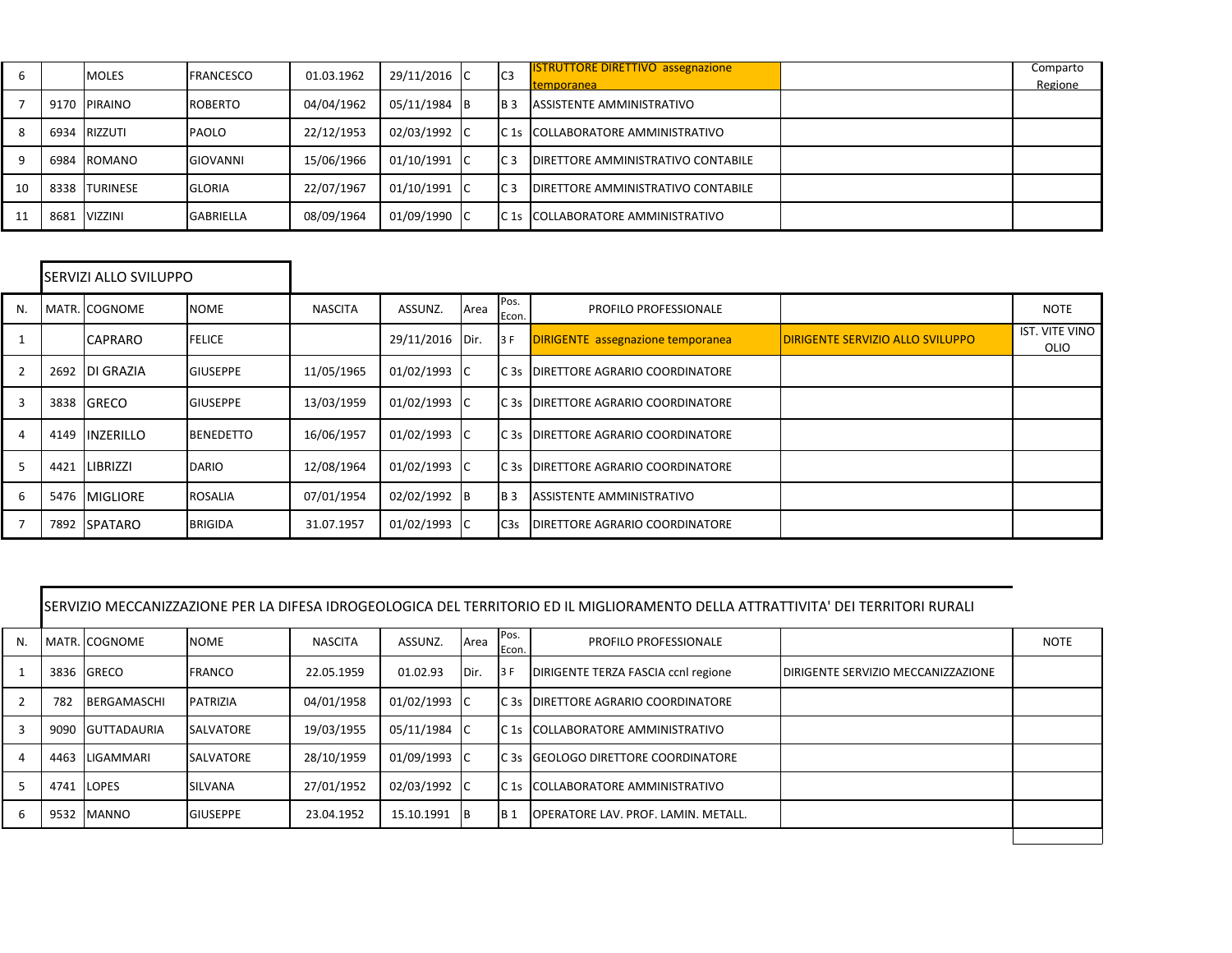|                |      |                   | PATRIMONIO, VIABILITA', ESPROPRIAZIONE E SICUREZZA SUL LAVORO |                |              |      |                  |                                            |                                       |                     |
|----------------|------|-------------------|---------------------------------------------------------------|----------------|--------------|------|------------------|--------------------------------------------|---------------------------------------|---------------------|
| N.             |      | MATR. COGNOME     | <b>NOME</b>                                                   | <b>NASCITA</b> | ASSUNZ.      | Area | Pos.<br>Econ.    | <b>PROFILO PROFESSIONALE</b>               |                                       | <b>NOTE</b>         |
|                |      | <b>TRAPANI</b>    | <b>ANTONINO</b>                                               |                | 28/11/2016   | Dir. | 13 F             | <b>DIRIGENTE</b> assegnazione temporanea   | <b>IDIRIGENTE SERVIZIO PATRIMONIO</b> | Comparto<br>Regione |
| 2              | 2716 | <b>DI LIBERTO</b> | <b>SERGIO</b>                                                 | 22/04/1961     | 01/09/1993 C |      |                  | C 3s IINGEGNERE DIRETTORE COORDINATORE     |                                       |                     |
| 3              |      | 2836 DI SALVO     | <b>TOMMASO</b>                                                | 28/08/1956     | 01/09/1993 C |      | C <sub>3</sub> s | <b>INGEGNERE DIRETTORE COORDINATORE</b>    |                                       |                     |
| 4              | 3652 | GIOIA             | <b>FABIO</b>                                                  | 04/04/1960     | 01/02/1993 C |      |                  | C 3s DIRETTORE AGRARIO COORDINATORE        |                                       |                     |
| 5              |      | 4547 LO BOSCO     | <b>FRANCESCA</b>                                              | 11.02.1958     | 01.09.1993   |      |                  | C 3s INGEGNERE DIRETTORE COORDINATORE      |                                       |                     |
| 6              | 4743 | LO PICCOLO        | <b>ROSA ANNA</b>                                              | 14/01/1957     | 02/03/1992 C |      | C <sub>1s</sub>  | COLLABORATORE AMMINISTRATIVO               |                                       |                     |
| $\overline{7}$ | 5558 | <b>MIRTO</b>      | <b>BENEDETTO</b>                                              | 09/09/1956     | 01/09/1993 C |      |                  | C 3s IINGEGNERE DIRETTORE COORDINATORE     |                                       |                     |
| 10             |      | 9166 PREVITI      | <b>AURELIO</b>                                                | 13/05/1951     | 01/06/1987   | B    | IB <sub>1</sub>  | <b>COADIUTORE</b>                          |                                       |                     |
| 8              | 7289 | <b>SAMMARTINO</b> | <b>DIEGO</b>                                                  | 20/03/1959     | 01/09/1993   | -lc  |                  | C 3s IINGEGNERE DIRETTORE COORDINATORE     |                                       |                     |
| 9              | 8558 | <b>VICARI</b>     | <b>GIOVANNI</b>                                               | 25/08/1964     | 01/10/1991   | -lC  | C <sub>3</sub>   | <b>IDIRETTORE AMMINISTRATIVO CONTABILE</b> |                                       |                     |

#### Personale COMANDATO PRESSO ALTRA AMMINISTRAZIONE

|  | <b>CARUSO</b> | <b>MARCELLO</b> |  |      | COORDINATORE<br>DIRETTORE A/C      | ' SCHIFANC<br>"Segreteria Senatore" |  |
|--|---------------|-----------------|--|------|------------------------------------|-------------------------------------|--|
|  | SCHIRO'       | <b>GAETANO</b>  |  | ັບປະ | <b>IDIRETTORE INGEGNERE COORD.</b> | <b>Niciliane</b>                    |  |

### Personale IN ASPETTATIVA senza assegni

|  |  | <b>BRANCATO</b> | n<br>$\sim$<br><b>LGIORGIC</b> |  |  |  | $\sim$<br>ັ | LORE INGEGNERE COORD.<br>` IDIRE |  |  |
|--|--|-----------------|--------------------------------|--|--|--|-------------|----------------------------------|--|--|
|--|--|-----------------|--------------------------------|--|--|--|-------------|----------------------------------|--|--|

# Personale trasferito temporaneamente Regione Siciliana

|  | <b>MARCECA</b> | <b>CASTRENZE</b>  |  |  | <b>C3S IDIRETTORE AGRARIO COORDINATORE</b> |  |
|--|----------------|-------------------|--|--|--------------------------------------------|--|
|  | CANZONERI      | <b>MARIA</b>      |  |  | C3S DIRETTORE AGRARIO COORDINATORE         |  |
|  | <b>SORCE</b>   | <b>SEBASTIANO</b> |  |  | l C3S  DIRETTORE AGRARIO COORDINATORE      |  |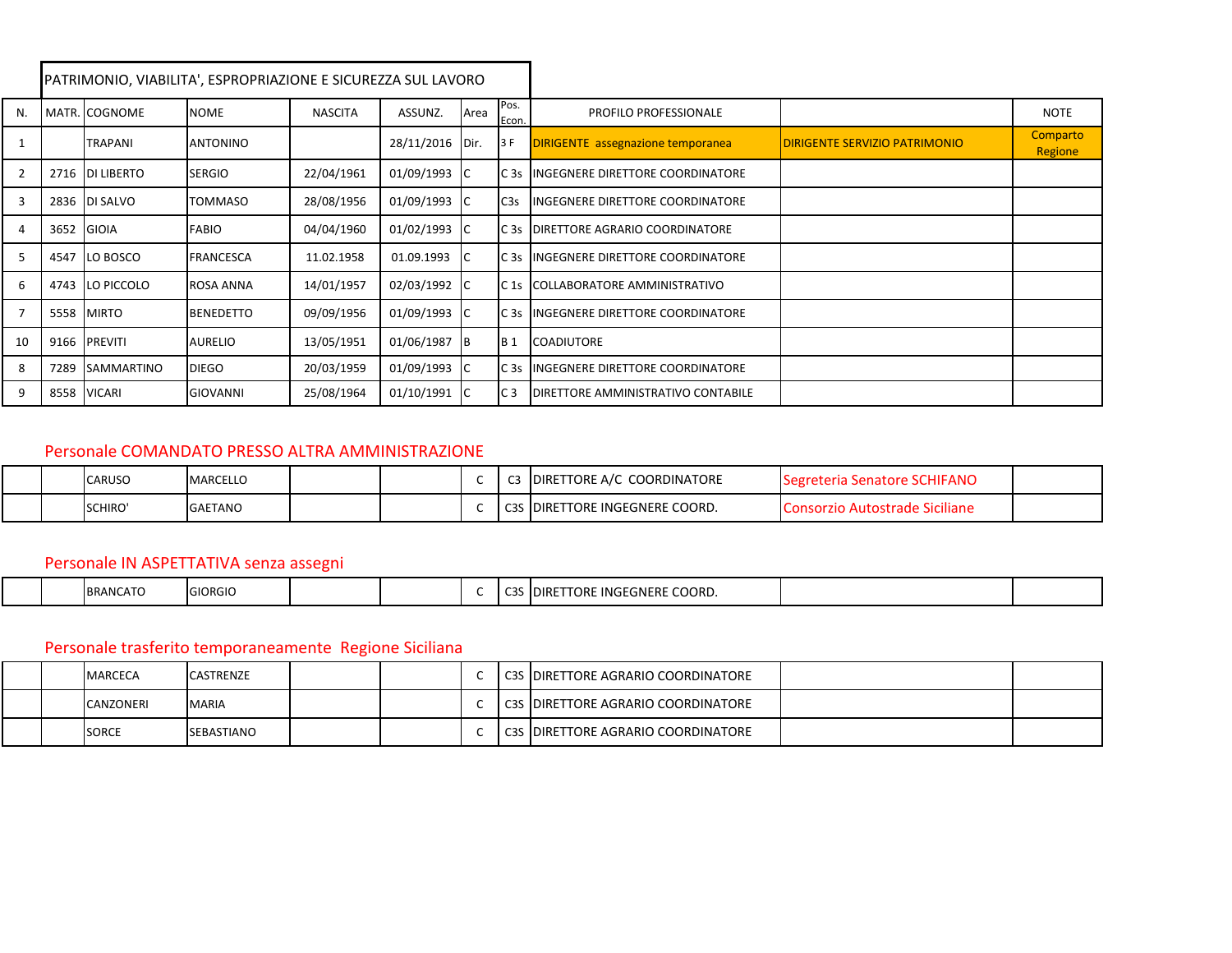#### **SEDI PERIFERICHE**

|    |      | SEDE PROVINCIALE AGRIGENTO |                  |                |            |      |                  |                                     |             |
|----|------|----------------------------|------------------|----------------|------------|------|------------------|-------------------------------------|-------------|
| N. |      | MATR. COGNOME              | <b>NOME</b>      | <b>NASCITA</b> | ASSUNZ.    | Area | Pos.<br>Econ.    | PROFILO PROFESSIONALE               | <b>NOTE</b> |
| 1  | 6208 | PENNAVARIA                 | <b>GIOVANNI</b>  | 17.06.1960     | 01.09.93   | IС   | C <sub>3</sub> s | INGEGNERE DIRETTORE COORDINATORE    |             |
| 2  | 9050 | <b>CICERO</b>              | SALVATORE        | 10.08.1963     | 05.11.84   | Iв.  | IB <sub>3</sub>  | <b>ASSISTENTE TECNICO</b>           |             |
| 3  | 9058 | <b>CONTINO</b>             | <b>ROSARIO</b>   | 23.11.1956     | 05.11.84   | IC   | C <sub>1</sub> S | <b>COLLABORATORE AMMINISTRATIVO</b> |             |
| 4  | 2567 | <b>DI CARO</b>             | LILIANA          | 06.01.1965     | 01.10.91   | ıс   | IC <sub>3</sub>  | DIRETTORE AMMINISTRATIVO CONTABILE  |             |
| 5  | 9079 | <b>GALLUZZO</b>            | <b>GIUSEPPE</b>  | 10.08.1957     | 01.11.84   | IС   | C1s              | <b>CAPO TECNICO</b>                 |             |
| 6  | 3625 | <b>GENTILE</b>             | PIETRO           | 11.10.1951     | 01.06.87   | Iв   | IB1              | <b>COADIUTORE</b>                   |             |
| 7  | 9108 | LENTINI                    | <b>EMANUELE</b>  | 04.03.1962     | 05.11.84   | ıc   | C1s              | <b>COLLABORATORE AMMINISTRATIVO</b> |             |
| 8  | 9124 | <b>LIMBLICI</b>            | <b>FRANCESCO</b> | 01.01.1957     | 01.06.81   | Iв.  | IB <sub>3</sub>  | <b>ASSISTENTE AMMINISTRATIVO</b>    |             |
| 9  | 5441 | MICCICHE'                  | <b>ANTONELLA</b> | 09.12.1967     | 01.10.1991 | ТC   | C <sub>3</sub> s | DIRETTORE AMMINISTRATIVO CONTABILE  |             |
| 10 |      | 9140 MILIOTI               | <b>LIBERTINO</b> | 12.03.1956     | 05.11.84   | IС   | C1s              | COLLABORATORE AMMINISTRATIVO        |             |
| 11 | 5761 | <b>MOSSUTO</b>             | NICOLO'          | 01.01.1960     | 02.01.91   | IC   | C1s              | <b>CAPO TECNICO</b>                 |             |
| 12 | 9897 | <b>RAGUSA</b>              | <b>VINCENZO</b>  | 07.04.1955     | 01.06.81   | IВ   | B <sub>3</sub>   | <b>ASSISTENTE TECNICO</b>           |             |
| 13 | 7307 | SANFILIPPO                 | GAETANO          | 18.04.1951     | 02.01.88   | IС   | C <sub>3</sub>   | DIRETTORE AGRARIO COORDINATORE      |             |

|  | S.O.P.A.T. n.70 di CANICATTI' (AG) |                  |                |            |                          |                 |                                           |             |
|--|------------------------------------|------------------|----------------|------------|--------------------------|-----------------|-------------------------------------------|-------------|
|  | MATR. COGNOME                      | <b>NOME</b>      | <b>NASCITA</b> | ASSUNZ.    | <b>Area</b>              | IPos.<br>Econ.  | PROFILO PROFESSIONALE                     | <b>NOTE</b> |
|  | 7402 SARDO                         | ANGELO           | 04.09.1957     | 01.02.1993 | $\overline{\phantom{a}}$ | C <sub>3s</sub> | DIRETTORE AGRARIO COORDINATORE            |             |
|  | 8414 VACCARO                       | <b>FRANCESCO</b> | 03.08.1967     | 01.10.1991 | - IC                     | IC <sub>3</sub> | <b>DIRETTORE AMMINISTRATIVO CONTABILE</b> |             |

|    |      |                  | S.O.P.A.T. n. 71 di NARO (AG) - trasferita alla sede ESA di Canicattì dal 2014 |                |          |      |                |                                       |             |
|----|------|------------------|--------------------------------------------------------------------------------|----------------|----------|------|----------------|---------------------------------------|-------------|
| N. |      | MATR. COGNOME    | <b>NOME</b>                                                                    | <b>NASCITA</b> | ASSUNZ.  | Area | IPos.<br>Econ. | <b>PROFILO PROFESSIONALE</b>          | <b>NOTE</b> |
|    | 6037 | <b>PANARELLI</b> | <b>VINCENZO</b>                                                                | 06.12.1951     | 01.01.77 |      | IC3            | <b>DIRETTORE AGRARIO COORDINATORE</b> |             |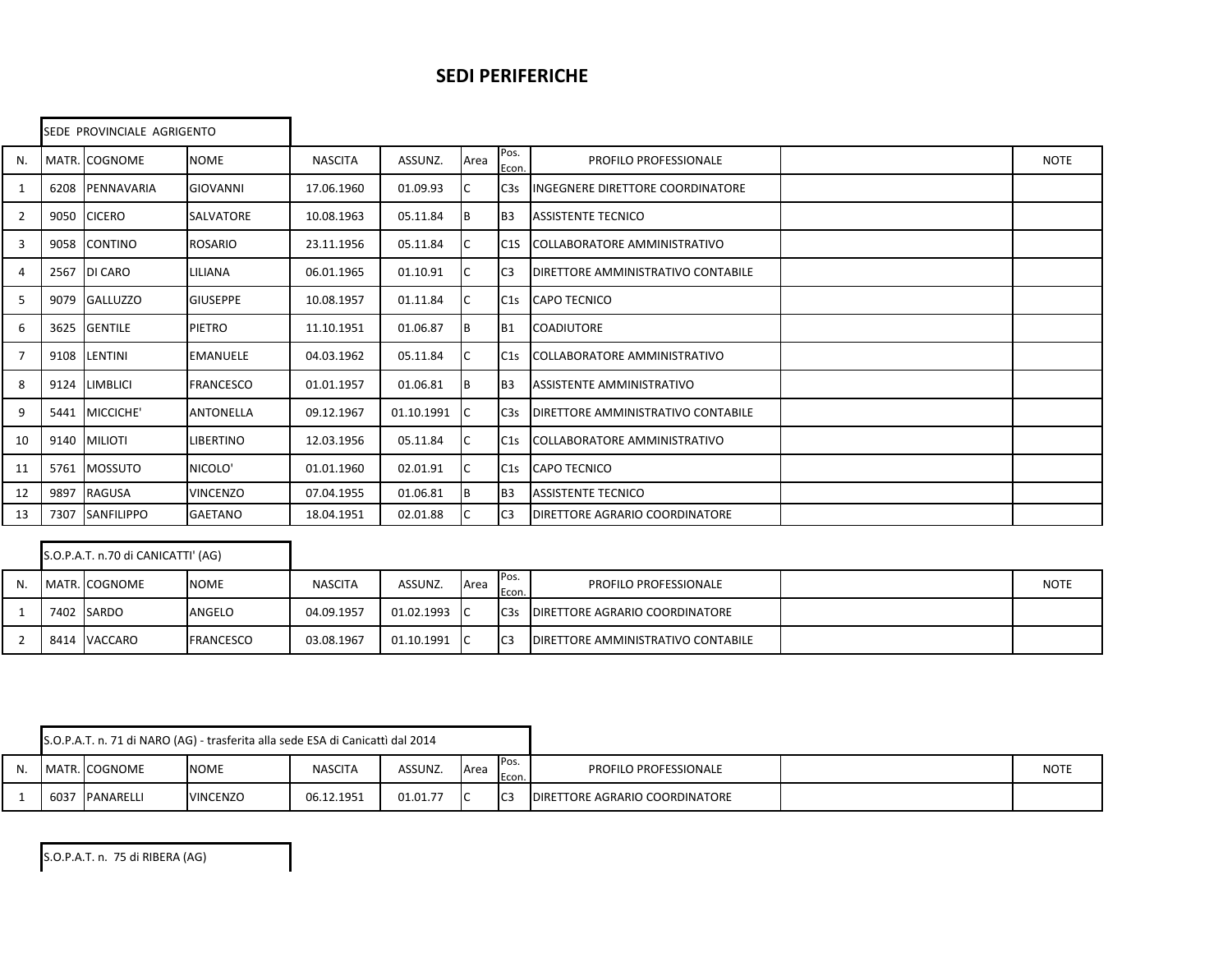| N. |      | MATR. COGNOME  | <b>NOME</b>     | <b>NASCITA</b> | ASSUNZ.  | <b>A</b> rea | Pos.<br>Econ.    | PROFILO PROFESSIONALE                  | <b>NOTE</b> |
|----|------|----------------|-----------------|----------------|----------|--------------|------------------|----------------------------------------|-------------|
|    | 466  | BACINO         | <b>STEFANO</b>  | 24.10.1958     | 01.02.93 | IC.          | C <sub>3</sub> s | <b>IDIRETTORE AGRARIO COORDINATORE</b> |             |
|    | 962  | <b>BONO</b>    | ROSARIO         | 01.03.1960     | 02.01.88 | IC.          | C <sub>3</sub> s | <b>DIRETTORE AGRARIO COORDINATORE</b>  |             |
|    | 6167 | <b>PATTI</b>   | <b>MICHELE</b>  | 03.02.1957     | 02.01.88 | IC           | C <sub>3</sub>   | <b>IDIRETTORE AGRARIO COORDINATORE</b> |             |
|    | 8042 | TAMBUZZO       | <b>MARCELLO</b> | 06.11.1955     | 01.02.93 | IC           | C <sub>3</sub> s | <b>DIRETTORE AGRARIO COORDINATORE</b>  |             |
|    | 8322 | <b>ITULONE</b> | <b>ONOFRIO</b>  | 07.10.1962     | 02.01.88 | ТC           | C <sub>3</sub> s | <b>IDIRETTORE AGRARIO COORDINATORE</b> |             |

|       | SEDE ZONALE DI CANICATTI' |             |                |         |      |              |                              |             |
|-------|---------------------------|-------------|----------------|---------|------|--------------|------------------------------|-------------|
| - 14. | MATR. COGNOME             | <b>NOME</b> | <b>NASCITA</b> | ASSUNZ. | Area | Pos.<br>Econ | <b>PROFILO PROFESSIONALE</b> | <b>NOTE</b> |

|    |                | UFFICIO RICERCA APPLICATA - SPORTELLO VERDE - SAN GIOVANNI GEMINI (AG) |                |          |      |                 |                                       |             |
|----|----------------|------------------------------------------------------------------------|----------------|----------|------|-----------------|---------------------------------------|-------------|
| N. | MATR. COGNOME  | <b>NOME</b>                                                            | <b>NASCITA</b> | ASSUNZ.  | Area | IPos.<br>Econ.  | <b>PROFILO PROFESSIONALE</b>          | <b>NOTE</b> |
|    | 3868 GRIZZANTI | NICOLO'                                                                | 26.04.56       | 01.02.93 |      | C <sub>3s</sub> | <b>DIRETTORE AGRARIO COORDINATORE</b> |             |

|    |      |                  | CENTRO MECCANIZZAZIONE AGRICOLA AGRIGENTO |                |                |      |                  |                                            |      |
|----|------|------------------|-------------------------------------------|----------------|----------------|------|------------------|--------------------------------------------|------|
| N. |      | MATR. COGNOME    | <b>NOME</b>                               | <b>NASCITA</b> | ASSUNZ.        | Area | Pos.<br>Econ.    | PROFILO PROFESSIONALE                      | NOTE |
| 1  | 972  | <b>BOSCO</b>     | <b>BRUNO</b>                              | 05.05.1955     | 02.01.88       | IС   | C <sub>3</sub> s | <b>IDIRETTORE AGRARIO COORDINATORE</b>     |      |
| 2  | 72   | AGOSTA           | <b>ADELINA</b>                            | 16.12.1956     | 02.01.88       | IС   | C3s              | <b>IDIRETTORE AGRARIO COORDINATORE</b>     |      |
| 3  |      | 9332 BELLAVIA    | LUCA S.RE                                 | 05.05.1953     | 15.12.92       | IB.  | B <sub>3</sub>   | ASSISTENTE TECN. ELETTROMECCANICO          |      |
| 4  | 9023 | <b>BENNARDO</b>  | <b>GIUSEPPE</b>                           | 08.01.1956     | $01/01/1985$ B |      | B <sub>3</sub>   | ASSISTENTE TECN. LAVOR. METALLICHE         |      |
| 6  | 999  | <b>BROCCIA</b>   | <b>CALOGERO</b>                           | 24.10.1956     | 02.03.92       | IВ   | B <sub>3</sub>   | <b>ASSISTENTE TECNICO</b>                  |      |
| 8  | 9057 | <b>CONTINO</b>   | <b>ANTONIO</b>                            | 10.04.1955     | 05.11.84       | 1B   | B <sub>3s</sub>  | ASSISTENTE TECN. ELETTROMECCANICO          |      |
| 9  | 9059 | COSTANZA         | <b>CALOGERO</b>                           | 09.12.1959     | 05.11.84       |      | C1s              | Collaboratore Amministrativo Contab.       |      |
| 10 | 9434 | <b>FANARA</b>    | AGOSTINO                                  | 26.02.1956     | 15.10.91       | IΒ   | <b>B1</b>        | <b>IOPERATORE LAV. PROF.LAM. METALLICI</b> |      |
| 11 | 9864 | <b>FIORENZA</b>  | <b>SALVATORE</b>                          | 28.01.1959     | 01.06.81       | IС   | C1s              | COLLABORATORE AMMINISTRATIVO               |      |
| 12 | 9103 | <b>INFANTINO</b> | <b>GIOVANNI</b>                           | 15.04.1958     | 05.11.84       | IВ   | B <sub>3</sub>   | ASSISTENTE TECN. ELETTROMECCANICO          |      |
| 13 | 9106 | LA MANNA         | <b>CALOGERO</b>                           | 14.04.1955     | 05.11.84       | IB.  | B <sub>3</sub>   | ASSISTENTE TECN. LAVOR. METALLICHE         |      |
| 14 | 9497 | LO BELLO         | <b>GIUSEPPE</b>                           | 13.01.1953     | 15.12.92       | I B  | B <sub>3</sub>   | ASSISTENTE TECN. LAVOR. METALLICHE         |      |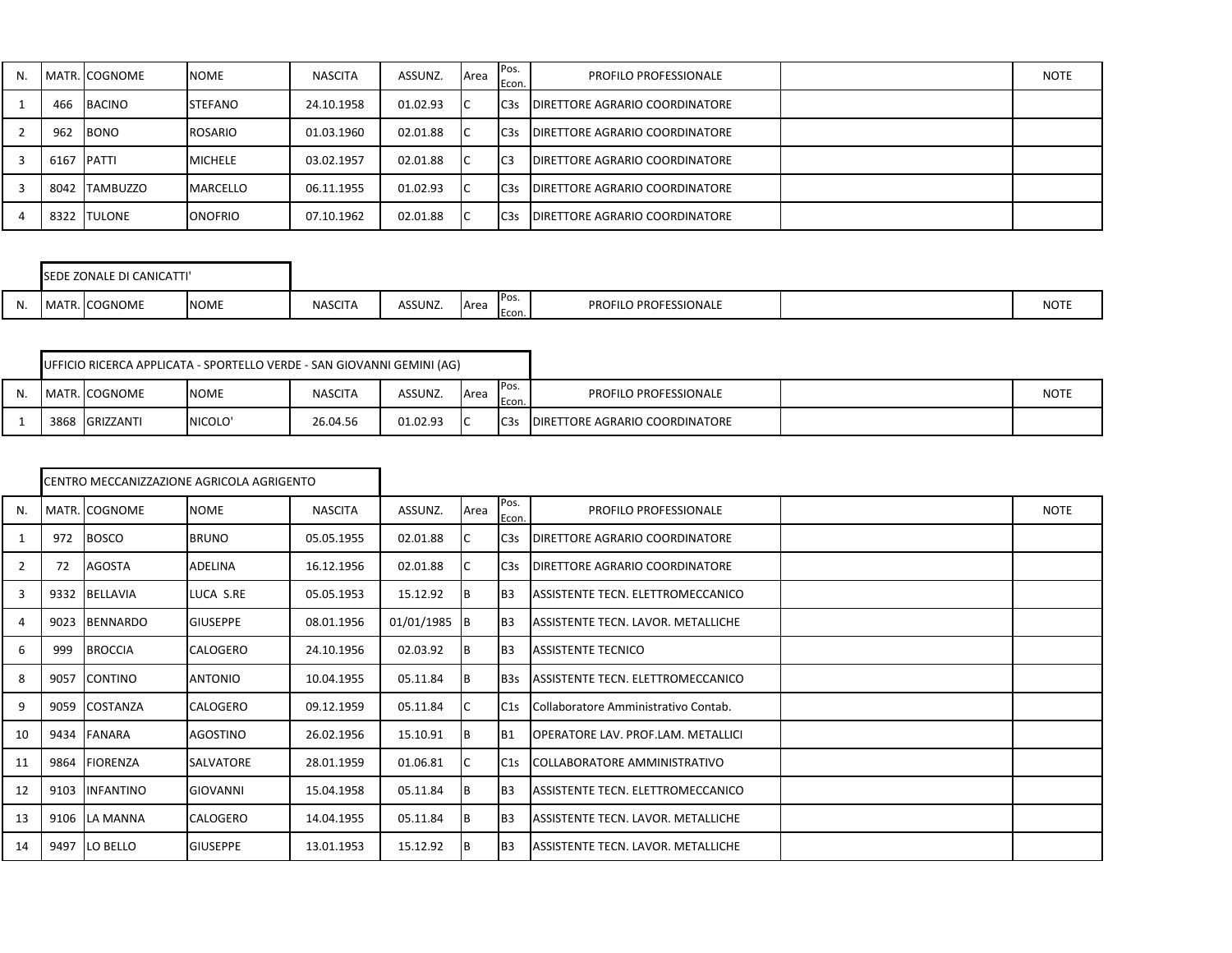| $\sim$ $\sim$<br><b></b> | Q17<br><u>JIIL</u> | <b>IPITRUZZELL</b> | <b>CALOGERO</b>  | 09.03.1958 | 05.11.84 | IB3 | : TECN. ELETTROMECCANICO<br><b>LASSISTENTE</b>      |  |
|--------------------------|--------------------|--------------------|------------------|------------|----------|-----|-----------------------------------------------------|--|
|                          | 6474               | <b>POLIZZI</b>     | <b>FRANCESCO</b> | 06.09.1965 | 01.10.91 | IC3 | E AMMINISTRATIVO CONTABILE<br>TORE<br><b>IDIRET</b> |  |

|    |                | NUCLEO MECCANIZZAZIONE AGRICOLA di CANICATTI' (AG) |                |          |      |                 |                                            |             |
|----|----------------|----------------------------------------------------|----------------|----------|------|-----------------|--------------------------------------------|-------------|
| N. | MATR. COGNOME  | <b>NOME</b>                                        | <b>NASCITA</b> | ASSUNZ.  | Area | Pos.<br>Econ.   | <b>PROFILO PROFESSIONALE</b>               | <b>NOTE</b> |
|    | 4694 LOMBARDO  | <b>NATALE</b>                                      | 26.09.1966     | 01.10.91 | IC   | lC3             | <b>IDIRETTORE AMMINISTRATIVO CONTABILE</b> |             |
|    | 9026 BROCCIA   | <b>MICHELE</b>                                     | 26.07.1959     | 05.11.84 | IB.  | IB <sub>3</sub> | ASSISTENTE TECN.ELETTROMECCANICO           |             |
|    | 9449 GALATIOTO | <b>NAZARENO</b>                                    | 26.04.1951     | 15.10.91 | 1B   | IB <sub>1</sub> | OPERATORE LAV. PROF.LAM. METALLICI         |             |

|      |               | NUCLEO MECCANIZZAZIONE AGRICOLA DI RIBERA (AG) |                |            |             |               |                              |             |
|------|---------------|------------------------------------------------|----------------|------------|-------------|---------------|------------------------------|-------------|
|      | MATR. COGNOME | <b>NOME</b>                                    | <b>NASCITA</b> | ASSUNZ.    | <b>Area</b> | Pos.<br>Econ. | <b>PROFILO PROFESSIONALE</b> | <b>NOTE</b> |
| 9801 | ABBRUZZO      | ANGELO                                         | 24.01.1959     | 01.06.1981 |             | C1s           | COLLABORATORE AMMINISTRATIVO |             |

|                |      |                                          | CENTRO RICERCHE IDROGEOLOGICHE DI PORTO EMPEDOCLE (AG) |                |            |      |                 |                                                         |                                                                      |                     |
|----------------|------|------------------------------------------|--------------------------------------------------------|----------------|------------|------|-----------------|---------------------------------------------------------|----------------------------------------------------------------------|---------------------|
| N.             |      | MATR. COGNOME                            | <b>NOME</b>                                            | <b>NASCITA</b> | ASSUNZ.    | Area | Pos.<br>Econ.   | <b>PROFILO PROFESSIONALE</b>                            |                                                                      | <b>NOTE</b>         |
| 1              | 9888 | <b>MONTANA</b>                           | <b>ANTONINO</b>                                        | 16.02.1953     | 01.06.81   |      | C1s             | <b>COLLABORATORE AMMINISTRATIVO</b>                     |                                                                      |                     |
| 2              | 9851 | <b>DI FRANCO</b>                         | <b>SALVATORE</b>                                       | 19.09.1961     | 03.01.94   | ΙB   | I <sub>B3</sub> | ASSISTENTE TECNICO DI SONDA                             |                                                                      |                     |
| 3              | 9910 | <b>INFANTINO</b>                         | <b>GIUSEPPE</b>                                        | 24.03.1956     | 01.01.94   |      | B <sub>3</sub>  | <b>ASSISTENTE TECNICO MOTORISTA</b>                     |                                                                      |                     |
| 4              | 9894 | PALUMBO                                  | NICOLO'                                                | 27.10.1954     | 04.01.82   |      | C1s             | COLLABORATORE AMMINISTRATIVO                            |                                                                      |                     |
| 5              | 9904 | <b>PISCOPO</b>                           | <b>GIUSEPPE</b>                                        | 25.10.1955     | 01.06.87   | ΙB   | B <sub>1</sub>  | <b>COADIUTORE</b>                                       |                                                                      |                     |
| 6              | 9915 | SAMMARTINO                               | <b>GIUSEPPE</b>                                        | 25.01.1959     | 01.06.81   | ΙB   | I <sub>B3</sub> | ASSISTENTE TECNICO DI SONDA                             |                                                                      |                     |
| $\overline{7}$ | 9913 | <b>SCHIFANELLA</b>                       | <b>ONOFRIO</b>                                         | 12.05.1958     | 03.01.94   |      | B <sub>3</sub>  | <b>ASSISTENTE TECNICO MOTORISTA</b>                     |                                                                      |                     |
| 8              | 9193 | <b>SEDINO</b>                            | <b>MAURIZIO</b>                                        | 14.12.1958     | 05.11.1984 | IВ   | B <sub>3s</sub> | ASSISTENTE TECN. LAVOR. METALLICHE                      |                                                                      |                     |
| 9              | 9926 | VACCARO                                  | <b>GIUSEPPE</b>                                        | 15.08.1956     | 03.01.94   | B    | B <sub>3</sub>  | ASSISTENTE TECNICO DI SONDA                             |                                                                      |                     |
|                |      | AZIENDA E.S.A. CAMPO CARBOJ - MENFI (AG) |                                                        |                |            |      |                 |                                                         |                                                                      |                     |
| N.             |      | MATR. COGNOME                            | <b>NOME</b>                                            | <b>NASCITA</b> | ASSUNZ.    | Area | Pos.<br>Econ.   | <b>PROFILO PROFESSIONALE</b>                            |                                                                      | <b>NOTE</b>         |
| 1              |      | <b>SUTERA</b>                            | <b>ANTONINO</b>                                        | 24/05/1964     | 03/02/2017 | ID   | I <sub>D5</sub> | <b>FUNZIONARIO DIRETTIVO assegnazione</b><br>temporanea |                                                                      | Comparto<br>Regione |
| $\overline{2}$ | 9085 | <b>GIAMMANCO</b>                         | <b>GIUSEPPE</b>                                        | 12/08/1956     | 05/11/1984 |      | C <sub>1s</sub> | <b>CAPO TECNICO</b>                                     | sede di servizio con obbligo recarsi in Sede<br>1 volta a settimasna |                     |
| 3              |      | 14423 CANNIZZARO                         | <b>VINCENZA</b>                                        | 18/01/1957     | 18/04/2000 | B    | IB <sub>3</sub> | <b>ASSISTENTE AMMINISTRATIVO</b>                        | sede di servizio con obbligo recarsi in Sede<br>1 volta a settimasna |                     |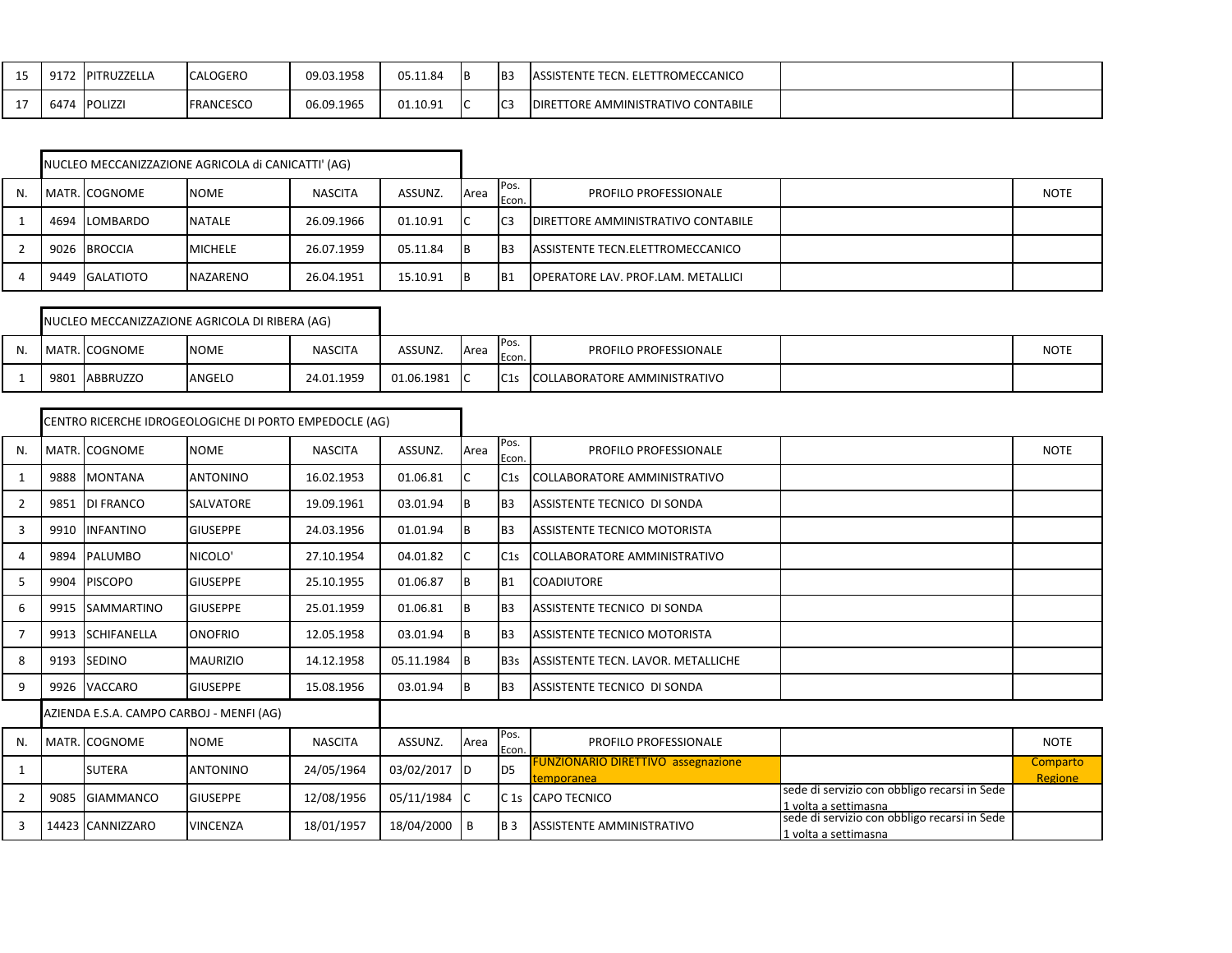|    |      |                  | SEDE PROVINCIALE CALTANISSETTA (Dr.Bufalino Antonio nominato con o.s. n. 53 del 9/1/2017) |                |          |      |                 |                                       |                      |             |
|----|------|------------------|-------------------------------------------------------------------------------------------|----------------|----------|------|-----------------|---------------------------------------|----------------------|-------------|
| N. |      | MATR. COGNOME    | <b>NOME</b>                                                                               | <b>NASCITA</b> | ASSUNZ.  | Area | Pos.<br>Econ.   | <b>PROFILO PROFESSIONALE</b>          |                      | <b>NOTE</b> |
|    |      | 1057 BUFALINO    | <b>ANTONIO</b>                                                                            | 19.10.60       | 01.02.93 | IC.  | C <sub>3s</sub> | <b>DIRETTORE AGRARIO COORDINATORE</b> | Responsabile interim |             |
|    | 3587 | <b>GIAMBRA</b>   | <b>MICHELE</b>                                                                            | 14.01.1959     | 02.01.88 | IC.  | IC <sub>3</sub> | <b>DIRETTORE AGRARIO COORDINATORE</b> |                      |             |
|    |      | 3812 GRANATA     | AGOSTINO                                                                                  | 10.02.1964     | 02.01.88 | IC   | I <sub>C3</sub> | <b>DIRETTORE AGRARIO COORDINATORE</b> |                      |             |
|    |      | 1482 CARLINO     | <b>F.SCO G.PPE</b>                                                                        | 19.09.1961     | 02.03.92 | ТC   | C1s             | COLLABORATORE AMMINISTRATIVO          |                      |             |
|    |      | 2588 DI CRISTINA | MARIA G.PPINA                                                                             | 19.08.1951     | 01.06.90 | 1B   | IB1             | <b>COADIUTORE</b>                     |                      |             |

|    |      | S.O.P.A.T. n. 42 di CALTANISSETTA |                 |                |          |      |                 |                                       |              |             |
|----|------|-----------------------------------|-----------------|----------------|----------|------|-----------------|---------------------------------------|--------------|-------------|
| N. |      | MATR. COGNOME                     | <b>NOME</b>     | <b>NASCITA</b> | ASSUNZ.  | Area | Pos.<br>Econ.   | PROFILO PROFESSIONALE                 |              | <b>NOTE</b> |
|    | 1057 | <b>BUFALINO</b>                   | <b>ANTONIO</b>  | 19.10.60       | 01.02.93 |      | C <sub>3s</sub> | <b>DIRETTORE AGRARIO COORDINATORE</b> | responsabile |             |
|    |      | 4892 MADONIA                      | CAROLA MARIA    | 14.01.62       | 01.02.93 |      | C <sub>3s</sub> | <b>DIRETTORE AGRARIO COORDINATORE</b> |              |             |
| 3  | 6527 | PROVENZANO                        | <b>VINCENZO</b> | 30.04.56       | 02.01.88 |      | IC <sub>3</sub> | <b>DIRETTORE AGRARIO COORDINATORE</b> |              |             |
|    | 9137 | <b>MARCHIANO</b>                  | DOMENICO        | 26.04.58       | 01.06.81 |      | IB <sub>3</sub> | ASSISTENTE AMMINISTRATIVO             |              |             |

|    | S.O.P.A.T. n. 40 di MAZZARINO (CL) |                |                |            |      |                 |                                       |            |             |
|----|------------------------------------|----------------|----------------|------------|------|-----------------|---------------------------------------|------------|-------------|
| N. | MATR. COGNOME                      | <b>NOME</b>    | <b>NASCITA</b> | ASSUNZ.    | Area | IPos.<br>Econ.  | <b>PROFILO PROFESSIONALE</b>          |            | <b>NOTE</b> |
|    | 8594 VIRNUCCIO                     | GIOVANNI       | 19.06.1951     | 01.01.1977 | - IC | IC <sub>3</sub> | <b>DIRETTORE AGRARIO COORDINATORE</b> |            |             |
|    | 7996 STRAZZERI                     | <b>PAOLO</b>   | 21.07.1959     | 02.01.1991 | - IB | IB1             | <b>COADIUTORE</b>                     |            |             |
|    | 13788 BOGNANNI                     | <b>ROSARIO</b> |                |            |      |                 | <b>OPERAIO TEMPO INDETERMINATO</b>    | <b>OTD</b> |             |

| CENTRO MECCANIZZAZIONE AGRICOLA DI CALTANISSETTA (Responsabile: Direttore Amm. Contabile Rag. Fasciana Giuseppe) |               |                 |                |          |              |                |                                    |                      |             |  |  |  |
|------------------------------------------------------------------------------------------------------------------|---------------|-----------------|----------------|----------|--------------|----------------|------------------------------------|----------------------|-------------|--|--|--|
|                                                                                                                  | MATR. COGNOME | <b>NOME</b>     | <b>NASCITA</b> | ASSUNZ.  | <b>A</b> rea | Pos.<br>Econ.  | PROFILO PROFESSIONALE              |                      | <b>NOTE</b> |  |  |  |
|                                                                                                                  | 2984 FASCIANA | <b>GIUSEPPE</b> | 03.05.67       | 01.10.91 | ТC           | C <sub>3</sub> | DIRETTORE AMMINISTRATIVO CONTABILE | Responsabile interim |             |  |  |  |
|                                                                                                                  | AMICO         | <b>DOMENICO</b> | 23.11.1963     |          |              |                | <b>OPERAIO TEMPO INDETERMINATO</b> |                      |             |  |  |  |

|     |             |                  | NUCLEO MECCANIZZAZIONE AGRICOLA S. CATALDO (CL) |                |         |                                |                       |             |
|-----|-------------|------------------|-------------------------------------------------|----------------|---------|--------------------------------|-----------------------|-------------|
| IN. | <b>MATR</b> | <b>I</b> COGNOME | <b>NOME</b>                                     | <b>NASCITA</b> | ASSUNZ. | Pos.<br><b>L</b> Area<br>Econ. | PROFILO PROFESSIONALE | <b>NOTE</b> |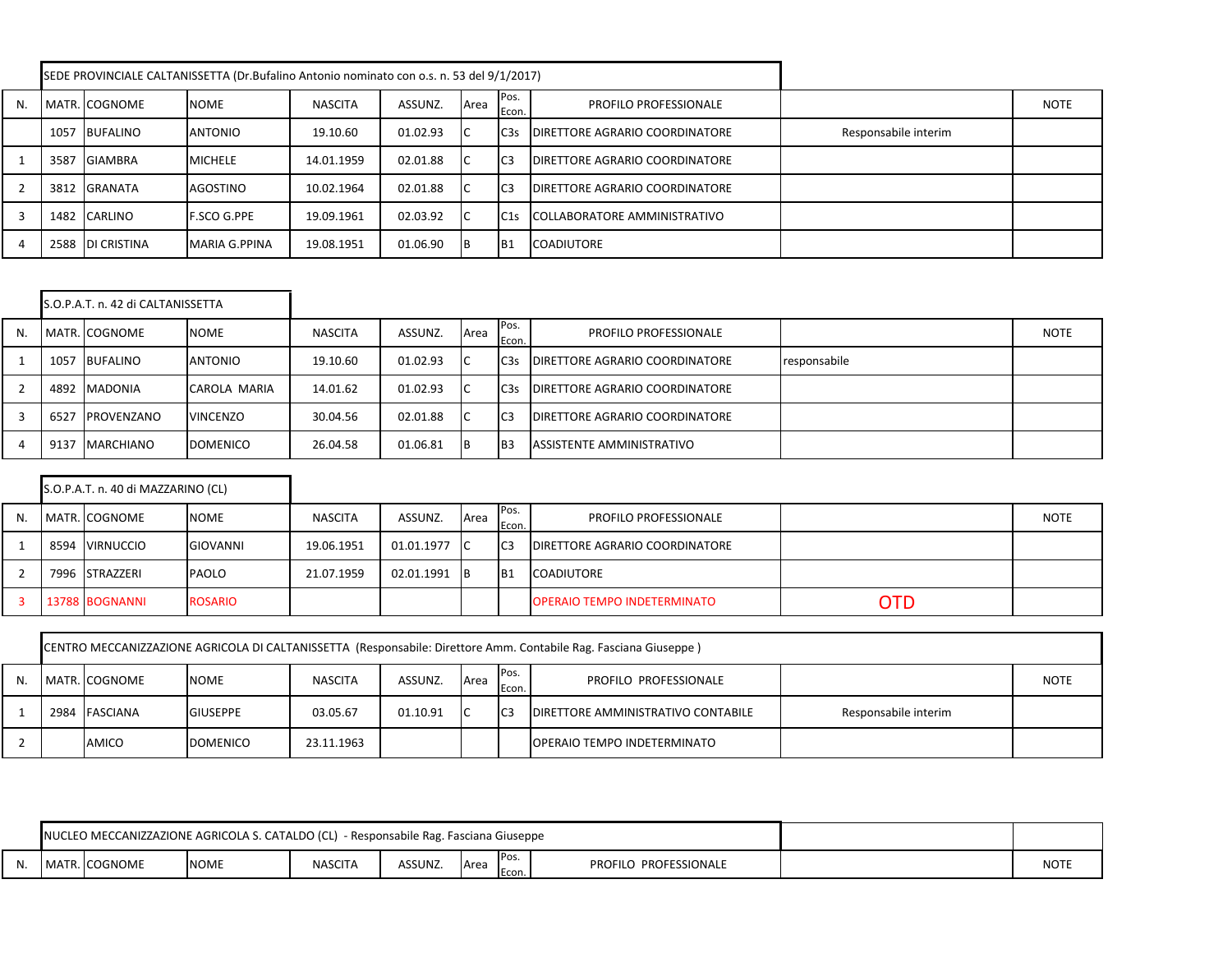|    | 2984 FASCIANA | <b>GIUSEPPE</b>   | 03.05.67   | 01.10.91 | IC  | I <sub>C3</sub> | <b>DIRETTORE AMMINISTRATIVO CONTABILE</b> | Responsabile interim |  |
|----|---------------|-------------------|------------|----------|-----|-----------------|-------------------------------------------|----------------------|--|
|    | 9685 SCHIFANO | <b>CALOGERO</b>   | 25.01.58   | 15.10.91 | IB. | B1              | <b>COADIUTORE</b>                         |                      |  |
|    | 9202 VENTURA  | <b>GIUSEPPE</b>   | 09.03.60   | 05.11.84 | IB. | <b>B</b> 3s     | ASSISTENTE TECN. LAVORAZ. METALLICHE.     |                      |  |
|    | <b>GIUNTA</b> | <b>ALESSANDRO</b> | 25.01.1963 |          |     |                 | <b>OPERAIO TEMPO INDETERMINATO</b>        | <b>OTD</b>           |  |
| D. | <b>GULINO</b> | <b>SALVATORE</b>  | 22.08.1947 |          |     |                 | <b>OPERAIO TEMPO INDETERMINATO</b>        | OTD                  |  |

|    |               | SEDE PROVINCIALE DI CATANIA (Dr. Aiello Antonino Direttore Agrario Coordinatore) responsabile |                |          |      |               |                                        |             |
|----|---------------|-----------------------------------------------------------------------------------------------|----------------|----------|------|---------------|----------------------------------------|-------------|
| N. | MATR. COGNOME | <b>NOME</b>                                                                                   | <b>NASCITA</b> | ASSUNZ.  | Area | Pos.<br>Econ. | <b>PROFILO PROFESSIONALE</b>           | <b>NOTE</b> |
|    | 2939 FAGONE   | <b>GIUSEPPE</b>                                                                               | 03.09.1954     | 02.03.92 |      | C1s           | COLLABORATORE AMMINISTRATIVO CONTABILE |             |
|    | 5873 NICOLOSI | APOLLONIA                                                                                     | 08.11.1955     | 02.03.92 |      | C1s           | COLLABORATORE AMMINISTRATIVO CONTABILE |             |

|    | LABORATORIO AGROCHIMICO - AMBIENTALE DI CATANIA |             |                |          |      |                   |                                       |      |
|----|-------------------------------------------------|-------------|----------------|----------|------|-------------------|---------------------------------------|------|
| N. | MATR. COGNOME                                   | <b>NOME</b> | <b>NASCITA</b> | ASSUNZ.  | Area | Pos.<br>Econ.     | <b>PROFILO PROFESSIONALE</b>          | NOTE |
|    | 4722 LONGO                                      | ANGELA      | 04.04.1963     | 01.02.93 |      | IC <sub>3</sub> s | <b>DIRETTORE AGRARIO COORDINATORE</b> |      |

|    |      | S.O.P.A.T. n. 18 di ADRANO (CT) |                 |                |          |             |                 |                                       |             |
|----|------|---------------------------------|-----------------|----------------|----------|-------------|-----------------|---------------------------------------|-------------|
| N. |      | MATR. COGNOME                   | <b>NOME</b>     | <b>NASCITA</b> | ASSUNZ.  | <b>Area</b> | Pos.<br>Econ.   | <b>PROFILO PROFESSIONALE</b>          | <b>NOTE</b> |
|    | 1867 | <b>CITTA</b>                    | <b>GIUSEPPE</b> | 09.06.1958     | 02.01.88 |             | IC <sub>3</sub> | <b>DIRETTORE AGRARIO COORDINATORE</b> |             |

|      | S.O.P.A.T. n.16 di RANDAZZO (CT) |                   |                |            |        |                 |                                        |             |
|------|----------------------------------|-------------------|----------------|------------|--------|-----------------|----------------------------------------|-------------|
|      | MATR.  COGNOME                   | <b>NOME</b>       | <b>NASCITA</b> | ASSUNZ.    | l Area | IPos.<br>Econ   | PROFILO PROFESSIONALE                  | <b>NOTE</b> |
| 1562 | <b>CARUSO</b>                    | <b>IFRANCESCO</b> |                | 01.01.1977 |        | IC <sub>3</sub> | <b>IDIRETTORE AGRARIO COORDINATORE</b> |             |

|    | S.O.P.A.T. n. 23 di PALAGONIA (CT) |                  |                |          |      |                   |                                       |             |
|----|------------------------------------|------------------|----------------|----------|------|-------------------|---------------------------------------|-------------|
| N. | MATR. COGNOME                      | <b>NOME</b>      | <b>NASCITA</b> | ASSUNZ.  | Area | Pos.<br>Econ.     | PROFILO PROFESSIONALE                 | <b>NOTE</b> |
|    | 1194 CALCATERRA                    | <b>SALVATORE</b> | 31.03.59       | 01.02.93 |      | IC <sub>3</sub> s | <b>DIRETTORE AGRARIO COORDINATORE</b> |             |

CENTRO MECCANIZZAZIONE AGRICOLA DI CATANIA - Responsabile Dir. Agr. Coord. Aiello Antonino (O.S. \_\_\_\_ del \_\_\_\_\_\_\_\_\_)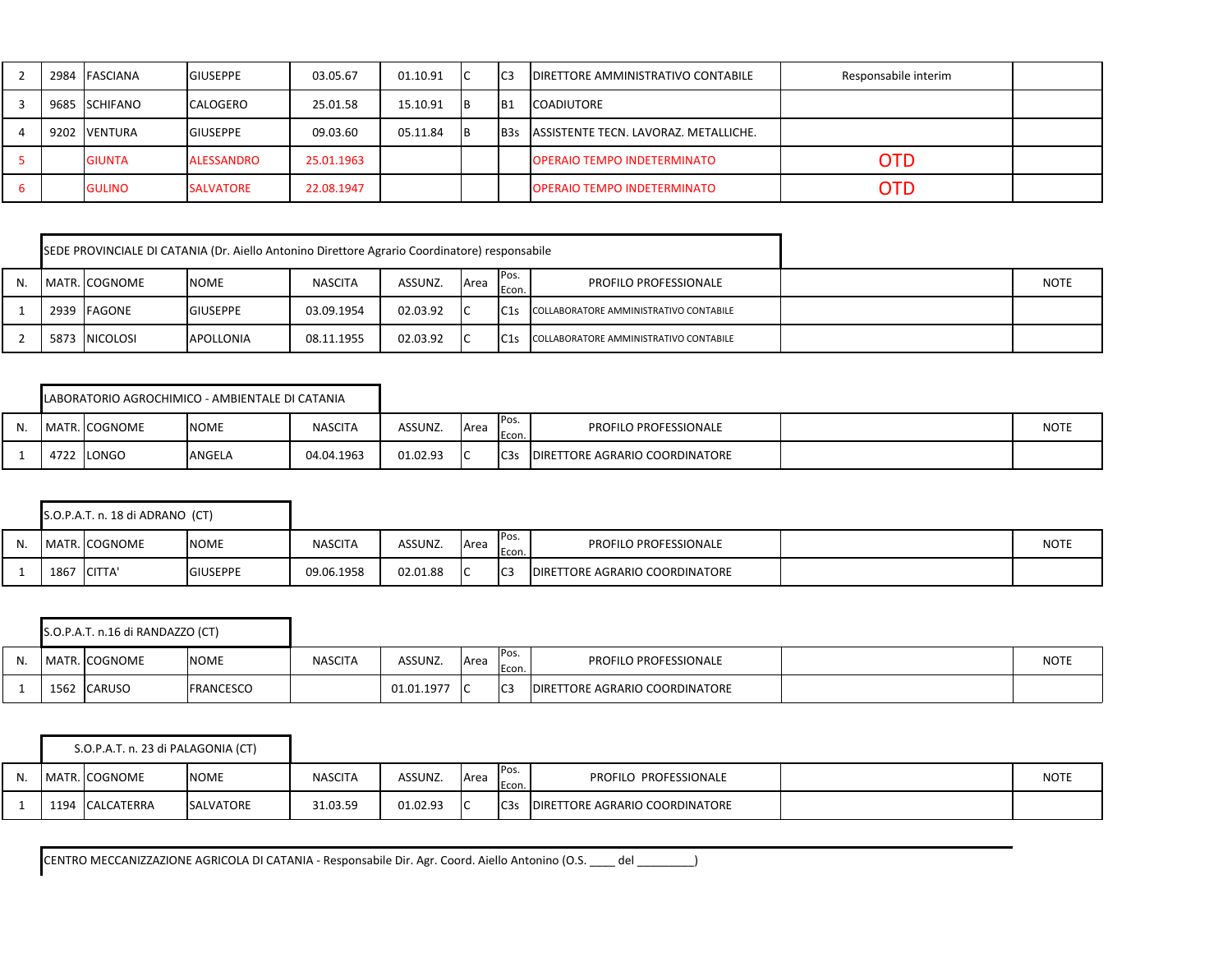(I locali sono ubicati presso l'Ufficio Prov.le ESA di Catania - Via Beato Bernardo n. 5 - 95100 Catania)

| N. |     | MATR. COGNOME | <b>NOME</b>       | <b>NASCITA</b> | ASSUNZ.  | <b>A</b> rea   | Pos.<br>Econ.   | <b>PROFILO PROFESSIONALE</b>          | <b>NOTE</b> |
|----|-----|---------------|-------------------|----------------|----------|----------------|-----------------|---------------------------------------|-------------|
|    | 112 | <b>AIELLO</b> | <b>ANTONINO</b>   | 13.08.1952     | 01.01.77 | ТC             | IC <sub>3</sub> | <b>DIRETTORE AGRARIO COORDINATORE</b> |             |
|    |     | 9485 IUVARA   | <b>SEBASTIANO</b> | 09.05.1953     | 01.10.81 | $\overline{1}$ | C1s             | COLLABORATORE AMMINISTRATIVO          |             |

|  |                       | BIOFABBRICA I.U. di RAMACCA - C.da Margherito 95040 Ramacca (CT) |                |          |              |                 |                                    |             |
|--|-----------------------|------------------------------------------------------------------|----------------|----------|--------------|-----------------|------------------------------------|-------------|
|  | MATR. COGNOME         | <b>NOME</b>                                                      | <b>NASCITA</b> | ASSUNZ.  | <b>A</b> rea | IPos.<br>Econ.  | <b>PROFILO PROFESSIONALE</b>       | <b>NOTE</b> |
|  | 9918 SCIRE' INGASTONE | NICOLO'                                                          | 06.12.1951     | 01.06.81 |              | IB <sub>3</sub> | <b>ASSISTENTE TECNICO DI SONDA</b> |             |

|    |      | UFFICIO PROVINCIALE di ENNA |                    |                |          |      |                 |                                        |            |             |
|----|------|-----------------------------|--------------------|----------------|----------|------|-----------------|----------------------------------------|------------|-------------|
| N. |      | MATR. COGNOME               | <b>NOME</b>        | <b>NASCITA</b> | ASSUNZ.  | Area | Pos.<br>Econ.   | PROFILO PROFESSIONALE                  |            | <b>NOTE</b> |
|    | 8187 | <b>ITOSETTO</b>             | NICOLO'            | 07.06.1956     | 01.09.93 |      | C <sub>3s</sub> | <b>IGEOLOGO DIRETTORE COORDINATORE</b> |            |             |
|    |      | 2747 DI MARCO               | <b>F.SCO PAOLO</b> | 01.05.1960     | 02.01.91 |      | C1s             | <b>CAPO TECNICO</b>                    |            |             |
|    |      | 9566 MINGRINO               | <b>PAOLO</b>       | 15.04.1953     | 15.12.92 | ΙB   | IB3             | ASSISTENTE TECN. LAVOR. METALL.        |            |             |
|    |      | 14476 RABIOLO               | <b>MICHELE</b>     |                |          |      |                 | <b>OPERAIO TEMPO INDETERMINATO</b>     | <b>OTD</b> |             |

|    | S.O.P.A.T. 51 di NICOSIA (EN) |                 |                |          |             |                 |                                       |             |
|----|-------------------------------|-----------------|----------------|----------|-------------|-----------------|---------------------------------------|-------------|
| N. | MATR. COGNOME                 | <b>NOME</b>     | <b>NASCITA</b> | ASSUNZ.  | <b>Area</b> | Pos.<br>Econ.   | <b>PROFILO PROFESSIONALE</b>          | <b>NOTE</b> |
|    | 4696 LOMBARDO                 | <b>VINCENZO</b> | 16.08.1957     | 01.06.87 |             | I <sub>C3</sub> | <b>DIRETTORE AGRARIO COORDINATORE</b> |             |

|     | S.O.P.A.T. n. 46 di PIAZZA ARMERINA (EN) |             |                |          |      |               |                                |             |
|-----|------------------------------------------|-------------|----------------|----------|------|---------------|--------------------------------|-------------|
| IV. | MATR. COGNOME                            | <b>NOME</b> | <b>NASCITA</b> | ASSUNZ.  | Area | Pos.<br>Econ. | <b>PROFILO PROFESSIONALE</b>   | <b>NOTE</b> |
|     | 3209 FIRRARELLO                          | CATALDO     | 16.02.1958     | 01.04.93 |      | C3s           | DIRETTORE AGRARIO COORDINATORE |             |

|    |      | S.O.P.A.T. n. 47 di VALGUARNERA (EN) |              |                |          |             |                 |                                        |             |
|----|------|--------------------------------------|--------------|----------------|----------|-------------|-----------------|----------------------------------------|-------------|
| N. |      | MATR. COGNOME                        | <b>NOME</b>  | <b>NASCITA</b> | ASSUNZ.  | <b>Area</b> | IPos.<br>Econ.  | <b>PROFILO PROFESSIONALE</b>           | <b>NOTE</b> |
|    |      | 2352 D'ANGELO                        | <b>DARIO</b> | 02.09.1963     | 02.01.88 | IC          | I <sub>C3</sub> | <b>IDIRETTORE AGRARIO COORDINATORE</b> |             |
|    | 3347 | GAGLIANO                             | GIOVANNA     | 14.07.1951     | 01.01.77 | -lC         | IC <sub>3</sub> | <b>IDIRETTORE AGRARIO COORDINATORE</b> |             |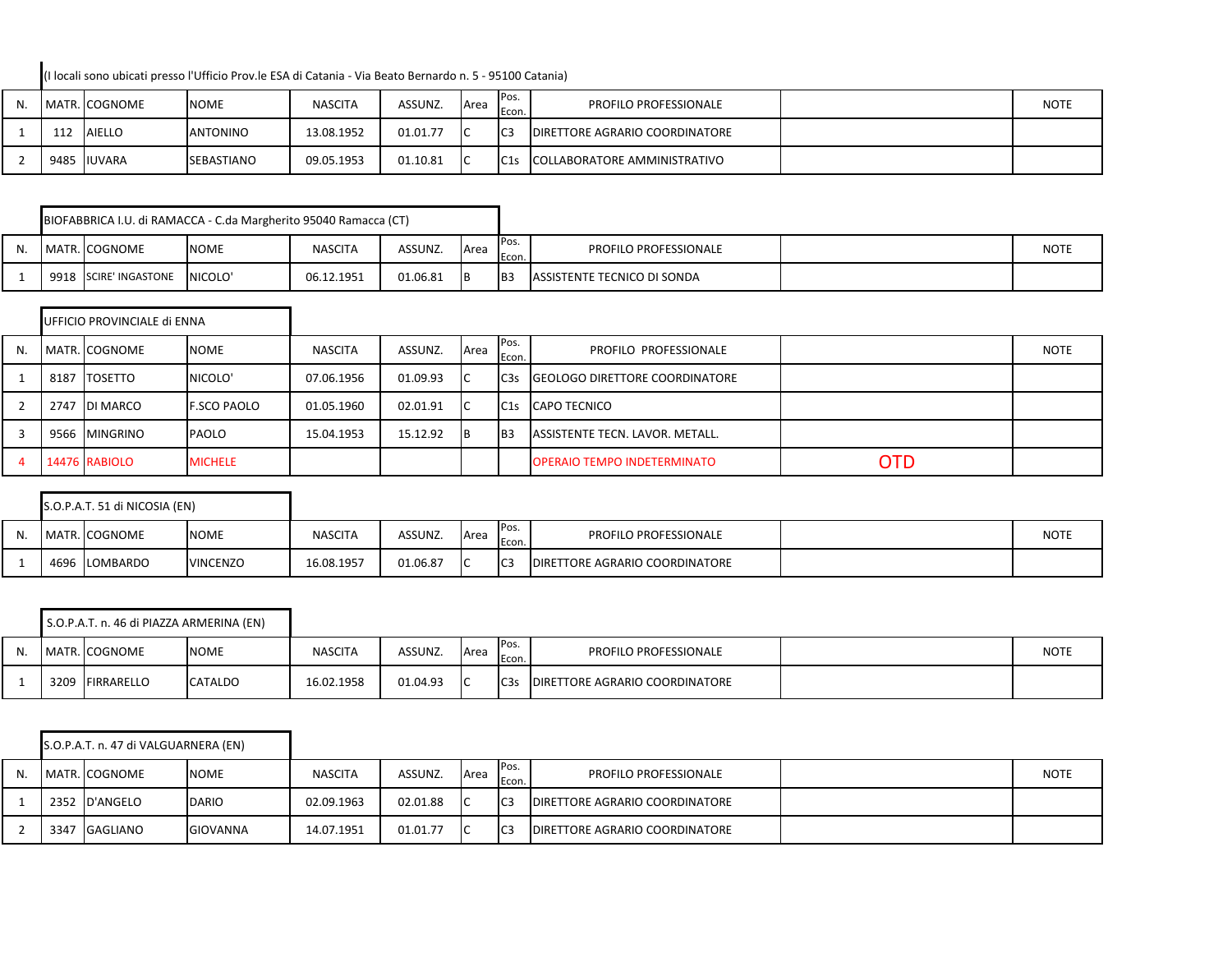|    |            |                     | CENTRO MECCANIZZAZIONE AGRICOLA di AGIRA (EN) |                |         |      |               |                                    |            |      |
|----|------------|---------------------|-----------------------------------------------|----------------|---------|------|---------------|------------------------------------|------------|------|
| N. |            | MATR. COGNOME       | <b>NOME</b>                                   | <b>NASCITA</b> | ASSUNZ. | Area | Pos.<br>Econ. | PROFILO PROFESSIONALE              |            | NOTE |
|    |            | 14464 BANNO'        | M. GRAZIA                                     |                |         |      |               | <b>OPERAIO TEMPO INDETERMINATO</b> | <b>OTD</b> |      |
|    |            | <b>14465 BUONO</b>  | <b>SALVATORE</b>                              |                |         |      |               | <b>OPERAIO TEMPO INDETERMINATO</b> | <b>OTD</b> |      |
|    |            | 14466 FICARRA       | <b>SALVATORE</b>                              |                |         |      |               | <b>OPERAIO TEMPO INDETERMINATO</b> | <b>OTD</b> |      |
|    | 14467 FOTI |                     | <b>MARIA RITA</b>                             |                |         |      |               | <b>OPERAIO TEMPO INDETERMINATO</b> | <b>OTD</b> |      |
|    |            | 14468 GIANNAZZO     | <b>ANTONINO</b>                               |                |         |      |               | <b>OPERAIO TEMPO INDETERMINATO</b> | <b>OTD</b> |      |
| 6  |            | 14470 GRASSIA       | <b>FILIPPO</b>                                |                |         |      |               | <b>OPERAIO TEMPO INDETERMINATO</b> | <b>OTD</b> |      |
|    |            | <b>14478 TROINA</b> | <b>GIUSEPPE</b>                               |                |         |      |               | <b>OPERAIO TEMPO INDETERMINATO</b> | <b>OTD</b> |      |

|    | SEDE PROVINCIALE MESSINA |                  |                |          |      |                   |                                  |                                |             |
|----|--------------------------|------------------|----------------|----------|------|-------------------|----------------------------------|--------------------------------|-------------|
| N. | MATR. COGNOME            | <b>NOME</b>      | <b>NASCITA</b> | ASSUNZ.  | Area | IPos.<br>Econ.    | <b>PROFILO PROFESSIONALE</b>     |                                | <b>NOTE</b> |
|    | 5270 MAZZEO              | <b>STEFANO</b>   | 15.05.1954     | 01.09.93 |      | IC <sub>3</sub> s | INGEGNERE DIRETTORE COORDINATORE |                                |             |
|    | 7498 SCARMATO            | <b>FRANCESCA</b> | 09.01.1954     | 02.03.92 | IС   | C1s               | COLLABORATORE AMMINISTRATIVO     |                                |             |
|    | ROVITO                   | <b>GIOVANNI</b>  |                |          |      | I <sub>D5</sub>   | <b>FUNZIONARIO DIRETTIVO</b>     | <b>ASSEGNAZIONE TEMPORANEA</b> |             |

|    |            |               | S.O.P.A.T. n. 4 di MAZZARA' S. ANDREA (ME) |                |          |      |                 |                                       |             |
|----|------------|---------------|--------------------------------------------|----------------|----------|------|-----------------|---------------------------------------|-------------|
| N. |            | MATR. COGNOME | <b>NOME</b>                                | <b>NASCITA</b> | ASSUNZ.  | Area | Pos.<br>Econ.   | PROFILO PROFESSIONALE                 | <b>NOTE</b> |
|    |            | 3822 GRASSO   | <b>GIUSEPPE</b>                            | 09.07.1951     | 02.01.88 | -lC  | IC <sub>3</sub> | <b>DIRETTORE AGRARIO COORDINATORE</b> |             |
|    | 8172 TORRE |               | <b>UMBERTO</b>                             | 21.06.1962     | 02.01.88 |      | I <sub>C3</sub> | <b>DIRETTORE AGRARIO COORDINATORE</b> |             |

|    |      |                  | CENTRO MECCANIZZAZIONE AGRICOLA BARCELLONA P.G. (ME) |                |          |           |               |                                     |             |
|----|------|------------------|------------------------------------------------------|----------------|----------|-----------|---------------|-------------------------------------|-------------|
| N. |      | MATR. COGNOME    | <b>NOME</b>                                          | <b>NASCITA</b> | ASSUNZ.  | Area      | Pos.<br>Econ. | PROFILO PROFESSIONALE               | <b>NOTE</b> |
|    |      | 9125 LO DUCA     | NICOLA RITA AN.                                      | 13.03.1960     | 05.11.84 | IС        | C1s           | COLLABORATORE AMMINISTRATIVO        |             |
|    | 33   | <b>AGLIATA</b>   | <b>MARIA PIA</b>                                     | 12.03.1957     | 02.01.91 | IС        | C1s           | <b>CAPO TECNICO</b>                 |             |
|    | 792  | <b>BERTOLAMI</b> | <b>GIUSEPPE</b>                                      | 27.11.1955     | 02.01.91 | IС        | C1s           | <b>CAPO TECNICO</b>                 |             |
|    | 9047 | CATTAFI          | <b>SALVATORE</b>                                     | 08.01.1955     | 05.11.84 | Iв        | IB3s          | ASSISTENTE TEC. LAV. METALL.        |             |
|    |      | 9609 PALANO      | <b>GIOVANNI</b>                                      | 27.03.1952     | 15.12.92 | <b>IB</b> | IB3           | <b>ASSISTENTE TECNICO MOTORISTA</b> |             |
| 6  |      | 9174 POLLICINA   | <b>GIUSEPPE</b>                                      | 25.04.1962     | 05.11.84 | IC        | C1s           | <b>CAPO TECNICO</b>                 |             |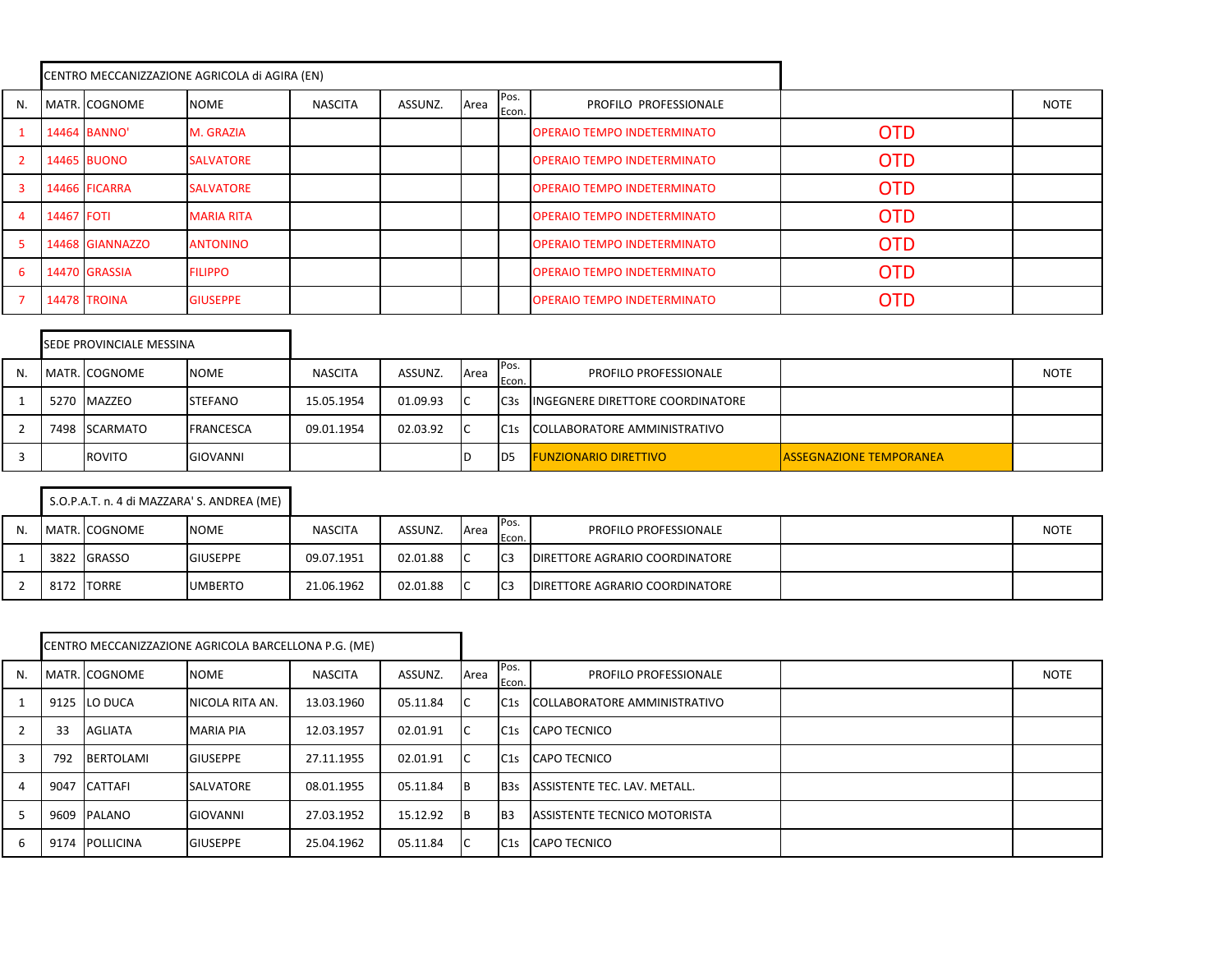|  |                | AZIENDA SPERIMENTALE E.S.A. - 98071 Capo D'Orlando (ME) |                |              |      |                  |                                       |             |
|--|----------------|---------------------------------------------------------|----------------|--------------|------|------------------|---------------------------------------|-------------|
|  | MATR. COGNOME  | <b>NOME</b>                                             | <b>NASCITA</b> | ASSUNZ.      | Area | IPos.<br>Econ.   | <b>PROFILO PROFESSIONALE</b>          | <b>NOTE</b> |
|  | 2974 FARAONE   | <b>PIETRO</b>                                           | 17/07/1955     | 02/01/1988 C |      | $\overline{C}$ 3 | <b>DIRETTORE AGRARIO COORDINATORE</b> |             |
|  | 9074 FRANCHINA | <b>GIACOMINO</b>                                        | 27.01.1958     | 01.06.87     | IВ   | IB1              | <b>AUTISTA MECCANICO</b>              |             |

|    |      | S.O.P.A.T. n.66 di BISACQUINO (PA) |                 |                |          |      |                  |                                       |     |               |
|----|------|------------------------------------|-----------------|----------------|----------|------|------------------|---------------------------------------|-----|---------------|
| N. |      | MATR. COGNOME                      | <b>NOME</b>     | <b>NASCITA</b> | ASSUNZ.  | Area | Pos.<br>Econ.    | <b>PROFILO PROFESSIONALE</b>          |     | <b>NOTE</b>   |
|    | 4089 | <b>INGA</b>                        | M. CONCETTA     | 28.02.1959     | 01.12.93 |      | IC <sub>3s</sub> | <b>DIRETTORE AGRARIO COORDINATORE</b> |     |               |
|    | 8541 | <b>VERNACI</b>                     | <b>GIUSEPPE</b> | 18.04.1954     | 02.03.92 |      | C1s              | COLLABORATORE AMMINISTRATIVO          |     |               |
|    |      | <b>CALABRESE</b>                   | SALVATORE       |                |          |      |                  | <b>OPERAIO TEMPO INDETERMINATO</b>    | OTD | <b>RESAIS</b> |

 $\blacksquare$ 

|    |      | S.O.P.A.T. n. 57 di CACCAMO (PA) |                   |                |          |      |                 |                                       |             |
|----|------|----------------------------------|-------------------|----------------|----------|------|-----------------|---------------------------------------|-------------|
| N. |      | MATR. COGNOME                    | <b>NOME</b>       | <b>NASCITA</b> | ASSUNZ.  | Area | IPos.<br>Econ.  | <b>PROFILO PROFESSIONALE</b>          | <b>NOTE</b> |
|    | 1392 | <b>CAPODICI</b>                  | <b>GIOACCHINO</b> | 27.02.1964     | 01.02.93 |      | C <sub>3s</sub> | <b>DIRETTORE AGRARIO COORDINATORE</b> |             |

|     |      | S.O.P.A.T. n.64 di CAMPOREALE (PA) |                   |                |          |      |                  |                                        |      |
|-----|------|------------------------------------|-------------------|----------------|----------|------|------------------|----------------------------------------|------|
| IV. |      | MATR. COGNOME                      | <b>NOME</b>       | <b>NASCITA</b> | ASSUNZ.  | Area | IPos.<br>Econ    | <b>PROFILO PROFESSIONALE</b>           | NOTE |
|     | 1382 | <b>CANNIZZO</b>                    | <b>SEBASTIANO</b> | 25.05.1955     | 01.02.93 |      | C <sub>3</sub> s | <b>IDIRETTORE AGRARIO COORDINATORE</b> |      |

|            |                  | S.O.P.A.T. n. 65 di CORLEONE (PA) - (Responsabile: Dr.ssa Vintaloro Lucia con O.S. 132 del 28/12/2011) |                |              |      |                   |                                       |             |
|------------|------------------|--------------------------------------------------------------------------------------------------------|----------------|--------------|------|-------------------|---------------------------------------|-------------|
|            | MATR. COGNOME    | <b>NOME</b>                                                                                            | <b>NASCITA</b> | ASSUNZ.      | Area | IPos.<br>Econ.    | <b>PROFILO PROFESSIONALE</b>          | <b>NOTE</b> |
| 8577       | <b>VINTALORO</b> | <b>LUCIA</b>                                                                                           | 06.08.1960     | 01.02.93     |      | IC <sub>3</sub> s | <b>DIRETTORE AGRARIO COORDINATORE</b> |             |
| 4222 L'ALA |                  | <b>EUSTACHIO</b>                                                                                       | 02/08/1959     | 01/02/1993 C |      | IC <sub>35</sub>  | <b>DIRETTORE AGRARIO COORDINATORE</b> |             |
|            | 1202 CALDARELLA  | <b>GASPARE</b>                                                                                         | 31.07.1962     | 02.01.88     |      | IC <sub>3</sub>   | DIRETTORE AGRARIO COORDINATORE        |             |

|    |     | S.O.P.A.T. n. 62 di PARTINICO (PA) |                  |                |            |      |                  |                                        |             |
|----|-----|------------------------------------|------------------|----------------|------------|------|------------------|----------------------------------------|-------------|
| N. |     | MATR. COGNOME                      | <b>NOME</b>      | <b>NASCITA</b> | ASSUNZ.    | Area | Pos.<br>Econ.    | PROFILO PROFESSIONALE                  | <b>NOTE</b> |
|    |     | 2187 CUCCI'                        | ANGELO           | 03.03.1958     | 01.02.1993 |      | C <sub>3</sub> s | <b>DIRETTORE AGRARIO COORDINATORE</b>  |             |
|    | 474 | BADALA'                            | LUCIA            | 18.05.1951     | 01.06.1990 | - IB | IB <sub>1</sub>  | <b>COADIUTORE</b>                      |             |
|    |     | 9825 CUCINELLA                     | <b>GIUSEPPE</b>  | 18.09.1952     | 04.01.1982 |      | IC1s             | COLLABORATORE AMMINISTRATIVO           |             |
|    |     | 9064 DI NOTO                       | <b>SALVATORE</b> | 06.01.1961     | 05.11.1984 |      | IC1s             | COLLABORATORE AMMINISTRATIVO CONT.     |             |
|    |     | 4683 LOMBARDO                      | AGATA            | 10.04.1953     | 01.01.1977 |      | C <sub>3</sub> s | <b>IDIRETTORE AGRARIO COORDINATORE</b> |             |
| 6  |     | 5442 MICCICHE'                     | <b>FRANCESCO</b> | 01.01.1951     | 02.01.1991 | 1B   | IB <sub>3</sub>  | <b>ASSISTENTE TECNICO</b>              |             |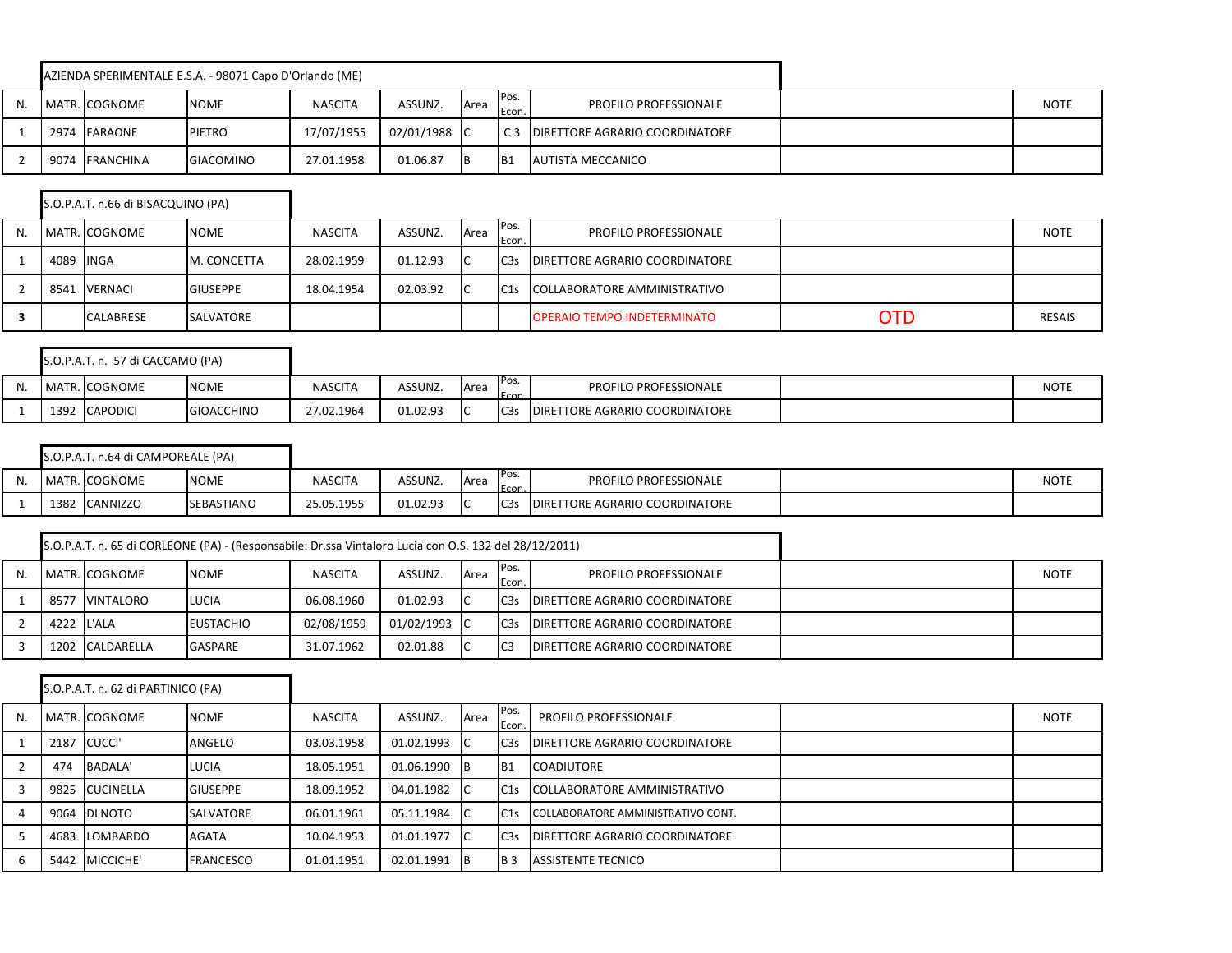|    | S.O.P.A.T. n. 55 di POLIZZI GENEROSA (PA) |                 |                |          |             |                 |                                       |             |
|----|-------------------------------------------|-----------------|----------------|----------|-------------|-----------------|---------------------------------------|-------------|
| N. | MATR. COGNOME                             | <b>NOME</b>     | <b>NASCITA</b> | ASSUNZ.  | <b>Area</b> | IPos.<br>Econ.  | <b>PROFILO PROFESSIONALE</b>          | <b>NOTE</b> |
|    | 6876 RINARELLI                            | <b>MICHELE</b>  | 29.08.1959     | 01.06.93 |             | C <sub>3s</sub> | <b>DIRETTORE AGRARIO COORDINATORE</b> |             |
|    | 3146 FERRUZZA                             | <b>GIUSEPPE</b> | 19.03.1962     | 01.06.87 |             | IC <sub>3</sub> | DIRETTORE AGRARIO COORDINATORE        |             |

|           | CENTRO MECCANIZZAZIONE AGRICOLA di PALERMO |                  |                |              |      |                 |                                        |              |             |
|-----------|--------------------------------------------|------------------|----------------|--------------|------|-----------------|----------------------------------------|--------------|-------------|
|           | MATR. COGNOME                              | <b>NOME</b>      | <b>NASCITA</b> | ASSUNZ.      | Area | Pos.<br>Econ.   | <b>PROFILO PROFESSIONALE</b>           |              | <b>NOTE</b> |
|           | 9090 GUTTADAURIA                           | <b>SALVATORE</b> | 19/03/1955     | 05/11/1984 C |      |                 | IC 1s ICOLLABORATORE AMMINISTRATIVO    | Responsabile |             |
| 9494 LINO |                                            | GIOVANNI         | 30.04.1955     | 01.03.82     | 1B   | I <sub>B2</sub> | <b>IELETTROMECCANICO SPECIALIZZATO</b> |              |             |
|           | 9912 PIRRONE                               | <b>SALVATORE</b> | 29.08.1953     | 03.01.94     | IΒ   | IB <sub>3</sub> | <b>ASSISTENTE TECNICO MOTORISTA</b>    |              |             |

|    |           |                | NUCLEO MECCANIZZAZIONE AGRICOLA di LERCARA FRIDDI (PA) |                |              |      |                 |                                  |             |
|----|-----------|----------------|--------------------------------------------------------|----------------|--------------|------|-----------------|----------------------------------|-------------|
| N. |           | MATR. COGNOME  | <b>NOME</b>                                            | <b>NASCITA</b> | ASSUNZ.      | Area | IPos.<br>Econ.  | <b>PROFILO PROFESSIONALE</b>     | <b>NOTE</b> |
|    |           | 9063 DI MODICA | <b>FRANCESCO</b>                                       | 08.12.1952     | 05.11.84     | 1B   | IB3s            | ASSIST. TEC. LAVOR. METALLICHE   |             |
|    | 9428 DINO |                | <b>MATTEO</b>                                          | 27.09.1954     | 15.10.91     | 1B   | IB <sub>1</sub> | OPERATORE LAV. PROF.LAM. METALL. |             |
|    |           | 9868 GIORDANO  | GIOVANNI                                               | 22.05.1951     | 01.06.81     | 1B   | IB <sub>1</sub> | <b>OPERATORE DI SONDA</b>        |             |
|    |           | 9902 ROMANO    | <b>FILIPPO</b>                                         | 26.10.1954     | 01.06.1982 B |      | IB <sub>3</sub> | ASSISTENTE AMMINISTRATIVO        |             |
|    |           | 9914 SEMINERIO | <b>FRANCESCO</b>                                       | 07.02.1959     | 03.01.94     | 1B   | IB <sub>3</sub> | ASSISTENTE TECNICO DI SONDA      |             |

|    |      |                | LABORATORIO AGRO ALIMENTARE DI PALERMO |                |            |      |                 |                                        |             |
|----|------|----------------|----------------------------------------|----------------|------------|------|-----------------|----------------------------------------|-------------|
| N. |      | MATR. COGNOME  | <b>NOME</b>                            | <b>NASCITA</b> | ASSUNZ.    | Area | IPos.<br>Econ.  | PROFILO PROFESSIONALE                  | <b>NOTE</b> |
|    | 3402 | <b>GAMBINO</b> | LEONARDO                               | 07.05.1961     | 01.02.1993 | -lC  | C <sub>3s</sub> | <b>IDIRETTORE AGRARIO COORDINATORE</b> |             |
|    | 5347 | MERULLA        | MARCELLO                               | 12.12.1961     | 01.02.1993 |      | C <sub>3s</sub> | <b>IDIRETTORE AGRARIO COORDINATORE</b> |             |
|    | 5172 | MARTINEZ       | <b>MARIA</b>                           | 07.09.1952     | 02.03.1992 |      | C1s             | COLLABORATORE AMMINISTRATIVO           |             |

|    | CENTRO RICERCHE IDROGEOLOGICHE di PALERMO |             |                |          |      |                |                               |             |
|----|-------------------------------------------|-------------|----------------|----------|------|----------------|-------------------------------|-------------|
| N. | MATR. COGNOME                             | <b>NOME</b> | <b>NASCITA</b> | ASSUNZ.  | Area | IPos.<br>Econ. | <b>PROFILO PROFESSIONALE</b>  | <b>NOTE</b> |
|    | 9896 PRIVITERA                            | ANGELO      | 04.04.1959     | 01.06.81 | 1B   |                | B3s CAPO OFFICINA E SONDATORE |             |
|    | 9818 BISCONTI                             | SALV. GIUS. | 24.03.1951     | 01.06.87 | 1B   | IB1            | AUTISTA MECCANICO             |             |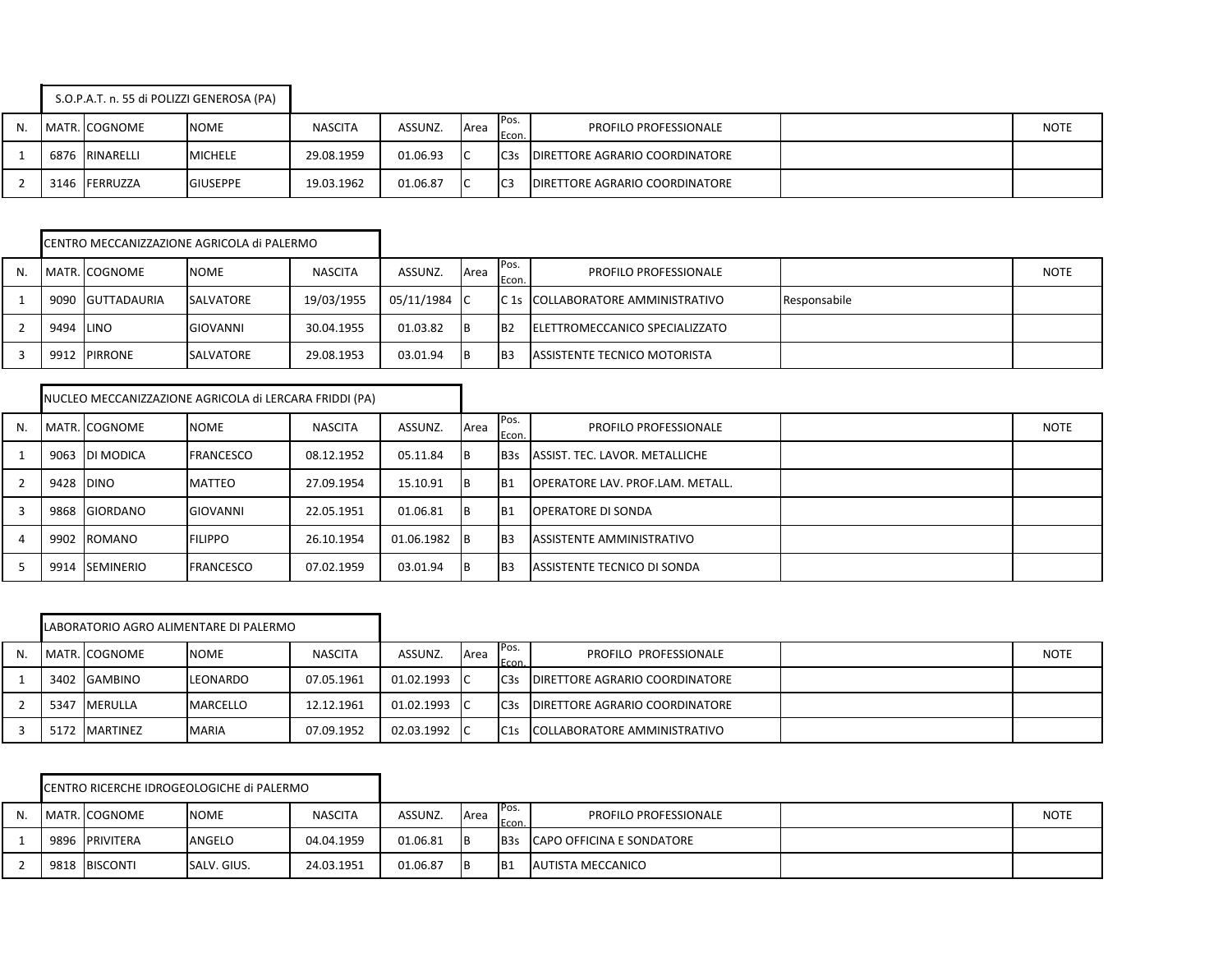| 9163 | ALAZZOTTO     | <b>GASPARE</b>   | 15.07.1956 | 05.11.84 | IΒ | B <sub>3</sub> | ASSISTENTE<br>LAVOR. METALLICHE<br>TECN. |  |
|------|---------------|------------------|------------|----------|----|----------------|------------------------------------------|--|
| 9067 | <b>ERRARO</b> | <b>SALVATORE</b> | 20.08.1953 | 01.06.81 | IΒ | <b>IB</b>      | <b>ASSISTENTE TECNICO MOTORISTA</b>      |  |

| SEDE PROVINCIALE di RAGUSA (Dr. Assenza Michele - Dirigente di III Fascia ad interim con Sopat n. 36 di Vittoria (RG) e l'Ufficio Prov.le di Siracusa) |               |                   |                |            |      |                |                                    |                      |             |  |  |  |  |
|--------------------------------------------------------------------------------------------------------------------------------------------------------|---------------|-------------------|----------------|------------|------|----------------|------------------------------------|----------------------|-------------|--|--|--|--|
|                                                                                                                                                        | MATR. COGNOME | <b>NOME</b>       | <b>NASCITA</b> | ASSUNZ.    | Area | IPos.<br>Econ. | <b>PROFILO PROFESSIONALE</b>       |                      | <b>NOTE</b> |  |  |  |  |
| 418                                                                                                                                                    | ASSENZA       | <b>MICHELE</b>    | 01.12.1957     | 09.06.1987 |      |                | <b>IDIRIGENTE DI TERZA FASCIA</b>  | RESPONSABILE interim |             |  |  |  |  |
|                                                                                                                                                        | 2591 DI FALCO | <b>GIANFRANCO</b> | 23.05.1955     | 02.03.92   |      |                | IC1s ICOLLABORATORE AMMINISTRATIVO |                      |             |  |  |  |  |

|     |                        | SEZIONE COORDINATA ASSISTENZA TECNICA di RAGUSA |                |          |      |                 |                                |             |
|-----|------------------------|-------------------------------------------------|----------------|----------|------|-----------------|--------------------------------|-------------|
| IV. | <b>I MATR. COGNOME</b> | <b>NOME</b>                                     | <b>NASCITA</b> | ASSUNZ.  | Area | Pos.<br>Econ.   | <b>PROFILO PROFESSIONALE</b>   | <b>NOTE</b> |
|     | 4202 LA CIACERA        | <b>IGNAZIO</b>                                  | 02.09.1951     | 02.01.88 | ı    | C <sub>3s</sub> | DIRETTORE AGRARIO COORDINATORE |             |

|    | S.O.P.A.T. n. 34 di SCICLI (RG) |                 |                |          |      |                  |                                        |             |
|----|---------------------------------|-----------------|----------------|----------|------|------------------|----------------------------------------|-------------|
| N. | MATR. COGNOME                   | <b>NOME</b>     | <b>NASCITA</b> | ASSUNZ.  | Area | IPos.<br>Econ.   | <b>IPROFILO PROFESSIONALE</b>          | <b>NOTE</b> |
|    | 2782 DI NATALE                  | <b>VINCENZO</b> | 03.04.1954     | 02.01.88 |      | C <sub>3</sub> s | <b>DIRETTORE AGRARIO COORDINATORE</b>  |             |
|    | 2122 COSTANZO                   | <b>VINCENZO</b> | 16.08.1962     | 02.01.88 |      | IC <sub>3</sub>  | <b>IDIRETTORE AGRARIO COORDINATORE</b> |             |

|    |     |                  | S.O.P.A.T. n. 36 di VITTORIA (RG) Dirigente Assenza Michele |                |              |      |                 |                                  |             |
|----|-----|------------------|-------------------------------------------------------------|----------------|--------------|------|-----------------|----------------------------------|-------------|
| N. |     | MATR. COGNOME    | <b>NOME</b>                                                 | <b>NASCITA</b> | ASSUNZ.      | Area | Pos.<br>Econ.   | <b>PROFILO PROFESSIONALE</b>     | <b>NOTE</b> |
|    | 418 | ASSENZA          | <b>MICHELE</b>                                              | 01.12.1957     | 09.06.1987   |      |                 | <b>DIRIGENTE DI TERZA FASCIA</b> |             |
|    |     | 9852 IDI STEFANO | <b>SALVATORE</b>                                            | 16.07.1955     | 03.01.1994 B |      | I <sub>B3</sub> | ASSISTENTE TECNICO MOTORISTA     |             |

|    | SEDE PROVINCIALE di SIRACUSA (Dirigente: Dr. ASSENZA MICHELE - Dirigente III Fascia ad interim con Sopat n.36 di Vittoria (RG) e Ufficio Prov.le di Ragusa) |                 |                |            |            |    |                 |                                       |                             |  |  |  |  |  |
|----|-------------------------------------------------------------------------------------------------------------------------------------------------------------|-----------------|----------------|------------|------------|----|-----------------|---------------------------------------|-----------------------------|--|--|--|--|--|
| N. | IPos.<br>MATR. COGNOME<br>ASSUNZ.<br><b>NOME</b><br><b>NASCITA</b><br><b>PROFILO PROFESSIONALE</b><br>Area<br>Econ.                                         |                 |                |            |            |    |                 |                                       |                             |  |  |  |  |  |
|    | 418                                                                                                                                                         | ASSENZA         | <b>MICHELE</b> | 01.12.1957 | 09.06.1987 |    |                 | <b>DIRIGENTE DI TERZA FASCIA</b>      | <b>RESPONSABILE interim</b> |  |  |  |  |  |
|    |                                                                                                                                                             | 6432 PITINO     | GIOVANNI       | 01.08.1961 | 01.12.93   | ТC | C <sub>3s</sub> | <b>DIRETTORE AGRARIO COORDINATORE</b> |                             |  |  |  |  |  |
|    |                                                                                                                                                             | 9806 BARTOLOZZI | <b>CLAUDIO</b> | 09.07.1958 | 01.10.81   | 1B | IB <sub>3</sub> | ASSISTENTE AMMINISTRATIVO             |                             |  |  |  |  |  |

|     |                                                | SEDE PROVINCIALE DI TRAPANI (Responsabile Pulizzi Stefano O.S. n. |         | пe            |                       |                              |             |
|-----|------------------------------------------------|-------------------------------------------------------------------|---------|---------------|-----------------------|------------------------------|-------------|
| IN. | $\sim$ $\sim$ $\sim$ $\sim$<br>I MATR. LOGNOME | <b>NOME</b>                                                       | NASCITA | <b>ASSUNZ</b> | Pos.<br>Area<br>Econ. | <b>PROFILO PROFESSIONALE</b> | <b>NOTE</b> |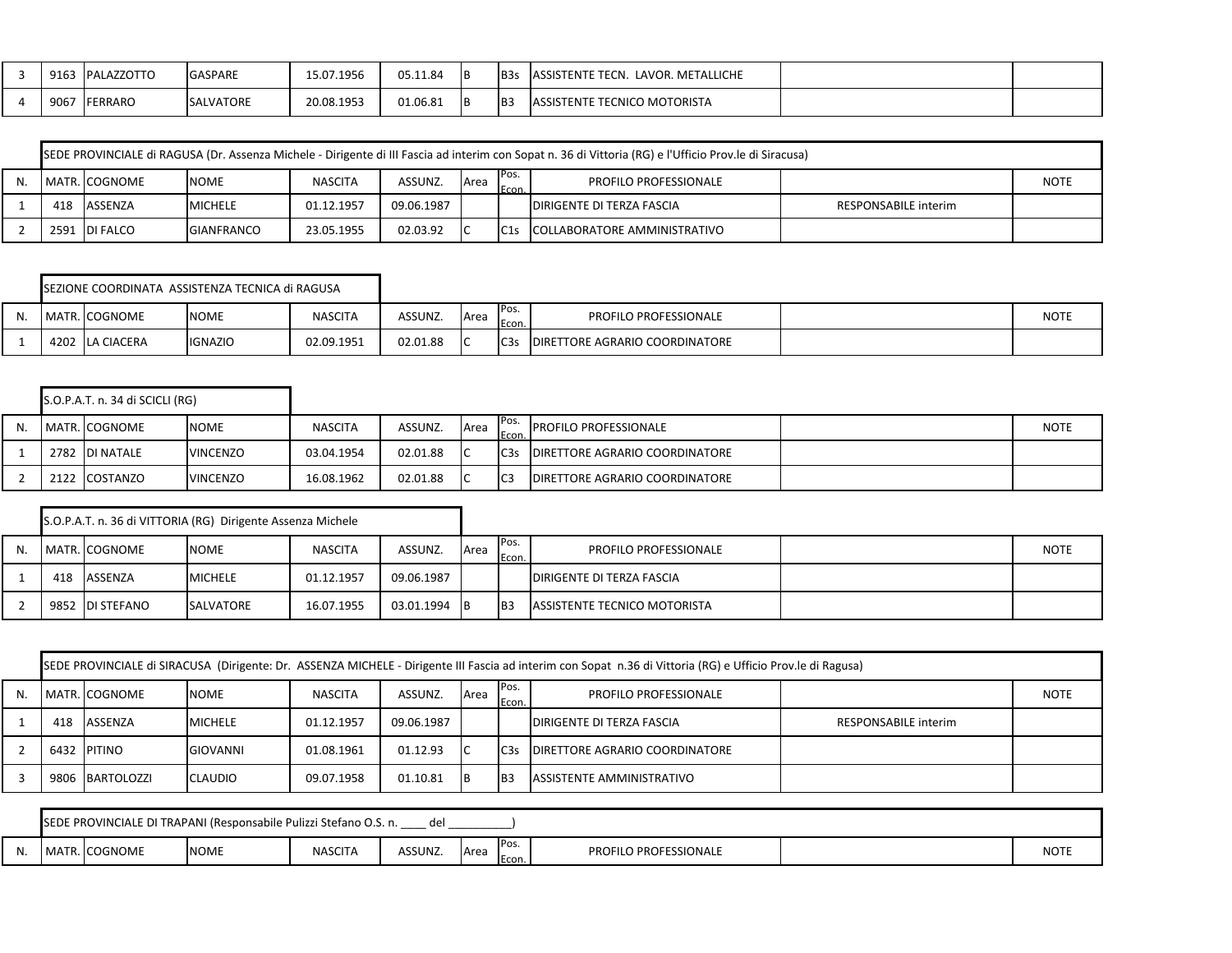| 632  | BARRACO       | <b>GIROLAMA SILV.</b> | 28.11.58   | 02.01.88   | ТC        | I <sub>C3</sub> | <b>DIRETTORE AGRARIO COORDINATORE</b> |  |
|------|---------------|-----------------------|------------|------------|-----------|-----------------|---------------------------------------|--|
|      | 3864 GRIMALDI | ANNA                  | 26.10.54   | 02.03.92   | <b>IB</b> | IB3             | ASSISTENTE AMMINISTRATIVO             |  |
| 5887 | <b>NOLFO</b>  | ANNA MARIA            | 13.08.1959 | 02.03.1992 | - IC      | C1s             | Collaboratore Amministrativo Contab.  |  |
|      | 6562 PULIZZI  | <b>STEFANO</b>        | 14.05.61   | 07.01.88   | IC.       | IC <sub>3</sub> | <b>DIRETTORE AGRARIO COORDINATORE</b> |  |
|      | 8082 TEDESCO  | <b>GASPARE</b>        | 10.03.62   | 02.01.88   | 1C        | I <sub>C3</sub> | <b>DIRETTORE AGRARIO COORDINATORE</b> |  |

|  | S.O.P.A.T. n. 84 di ALCAMO (TP) |             |                |          |      |                   |                                        |             |
|--|---------------------------------|-------------|----------------|----------|------|-------------------|----------------------------------------|-------------|
|  | MATR. COGNOME                   | <b>NOME</b> | <b>NASCITA</b> | ASSUNZ.  | Area | IPos.<br>Econ.    | <b>PROFILO PROFESSIONALE</b>           | <b>NOTE</b> |
|  | 2864 DI TRAPANI                 | LORENZO     | 26.09.55       | 01.02.93 |      | IC <sub>3</sub> s | <b>IDIRETTORE AGRARIO COORDINATORE</b> |             |

|    |            | S.O.P.A.T. n. 82 di MARSALA (TP) |                     |                |            |      |                |                                       |                          |             |
|----|------------|----------------------------------|---------------------|----------------|------------|------|----------------|---------------------------------------|--------------------------|-------------|
| N. |            | MATR. COGNOME                    | <b>NOME</b>         | <b>NASCITA</b> | ASSUNZ.    | Area | Pos.<br>Econ.  | PROFILO PROFESSIONALE                 |                          | <b>NOTE</b> |
|    | 7851       | SORRENTINO                       | <b>MATTEO LUIGI</b> | 13.11.1950     | 02.01.88   |      | C3s            | <b>DIRETTORE AGRARIO COORDINATORE</b> | dal 1 luglio in pensione |             |
|    | 312        | ANGILERI                         | <b>ANTONINO</b>     | 11.06.1959     | 02.01.88   |      | C3s            | <b>DIRETTORE AGRARIO COORDINATORE</b> |                          |             |
|    | 702        | <b>BELLAFIORE</b>                | <b>MARIO</b>        | 01.04.1961     | 02.01.88   |      | C3s            | <b>DIRETTORE AGRARIO COORDINATORE</b> |                          |             |
|    |            | 1764 CHIODO                      | <b>PIETRO</b>       | 01.08.1957     | 01.06.87   |      | C3s            | <b>DIRETTORE AGRARIO COORDINATORE</b> |                          |             |
|    |            | 2512 IDE PASQUALE                | AGOSTINO            | 06.05.1958     | 02.01.1988 |      | C3s            | <b>DIRETTORE AGRARIO COORDINATORE</b> |                          |             |
| 6  | 127        | ALAGNA                           | <b>GIUSEPPE</b>     | 31.07.1952     | 01.01.77   |      | C <sub>3</sub> | <b>DIRETTORE AGRARIO COORDINATORE</b> |                          |             |
|    | 5882 NIZZA |                                  | <b>VINCENZO</b>     | 30.05.61       | 02.01.88   |      | C <sub>3</sub> | <b>DIRETTORE AGRARIO COORDINATORE</b> |                          |             |
|    |            |                                  |                     |                |            |      |                |                                       |                          |             |

|    |      | S.O.P.A.T. n. 79 di PARTANNA (TP) |                      |                |            |                |                 |                                       |             |
|----|------|-----------------------------------|----------------------|----------------|------------|----------------|-----------------|---------------------------------------|-------------|
| N. |      | MATR. COGNOME                     | <b>NOME</b>          | <b>NASCITA</b> | ASSUNZ.    | Area           | Pos.<br>Econ.   | <b>PROFILO PROFESSIONALE</b>          | <b>NOTE</b> |
|    |      | 3022 FEMMINELLA                   | <b>ANNA</b>          | 13.09.1951     | 02.01.1988 | $\overline{C}$ | C <sub>3s</sub> | <b>DIRETTORE AGRARIO COORDINATORE</b> |             |
|    | 5767 | <b>MURATORE</b>                   | <b>JOSE' GAETANO</b> | 11.06.1962     | 02.01.1988 | $\sqrt{ }$     | I <sub>C3</sub> | <b>DIRETTORE AGRARIO COORDINATORE</b> |             |
|    | 8447 | VALENTI                           | <b>FILIPPA</b>       | 18.09.1951     | 27.05.1988 | - IB           | I <sub>B3</sub> | ASSISTENTE AMMINISTRATIVO             |             |

|    | S.O.P.A.T. n. 80 di SALEMI (TP) |                   |                |          |              |                      |                                        |             |
|----|---------------------------------|-------------------|----------------|----------|--------------|----------------------|----------------------------------------|-------------|
| N. | MATR. COGNOME                   | <b>NOME</b>       | <b>NASCITA</b> | ASSUNZ.  | <b>A</b> rea | IPOS.<br><b>Econ</b> | <b>PROFILO PROFESSIONALE</b>           | <b>NOTE</b> |
|    | 4423 LICARI                     | <b>ANNA MARIA</b> | 08.11.1959     | 15.01.96 |              | C <sub>3s</sub>      | <b>DIRETTORE AGRARIO COORDINATORE</b>  |             |
|    | 2282 D'ALBERTI                  | <b>ANTONINO</b>   | 29.10.1959     | 02.01.88 |              | IC <sub>3</sub>      | <b>IDIRETTORE AGRARIO COORDINATORE</b> |             |
|    | 5152 MARINO                     | <b>VINCENZO</b>   | 05.10.1956     | 02.01.88 |              | IC <sub>3</sub>      | <b>IDIRETTORE AGRARIO COORDINATORE</b> |             |

CENTRO MECCANIZZAZIONE AGRICOLA DI TRAPANI (Capo Centro Dott. Matteo Luigi Sorrentino)